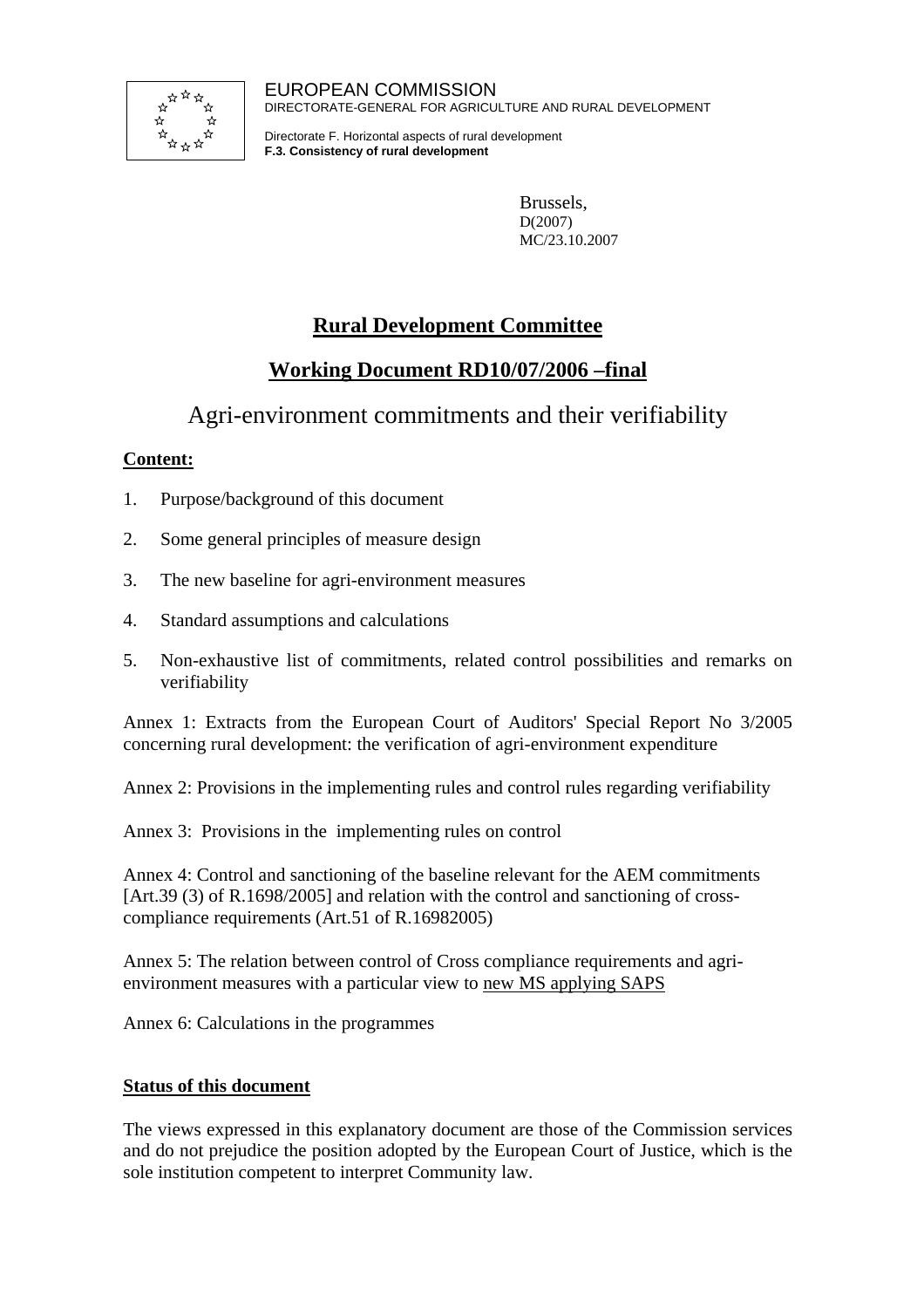### **1. PURPOSE/BACKGROUND OF THIS DOCUMENT**

The purpose of this working document is to provide guidelines and additional explanations for the implementation of agri-environment measures ("AEM"). It serves as a basis for discussion with Member States with a view to provide assistance in the determination of control methods for examples of AEM. Its content can be applied, *mutatis mutandis*, to measures with similar design and calculations, e.g. animal welfare payments, natural handicap and Natura 2000 payments, forest-environment payments or meeting standards.

In the current programming period the Commission had verified during the examination of the Rural Development Programmes that the AEM defined by the Member State were acceptable and relevant. It refused to accept certain proposals as their added value and/or their controllability were considered to be inadequate.

However, in its Special Report No 3/2005 concerning the verification of agrienvironment expenditure<sup>1</sup> (extracts see annex 1), the European Court of Auditors questioned the controllability of certain AEM proposed by Member States. In its reply, the Commission accepted a number of the Court's findings, but emphasised the importance of agri-environment as a policy for environmental integration. As complexity is inherent in the relationship between agriculture and environment, many measures addressing this relationship are inevitably quite complex. This could result in quite complex and costly controls, but this is justified by the importance of agri-environment policy for environmental integration. The Commission considered (quoting the Court's words) that what should be aimed at was "reasonable assurance" about compliance.

For the next programming period, Member States should make every effort to avoid, when defining the AEM in their programmes, non-verifiable commitments and overcompensation.

The Commission will only assess and approve the methodological elements as set out in annex II of the Implementing Regulation<sup>2</sup> (Commission Regulation (EC) N° 1974/2006). It is clearly the responsibility of Member states to ensure that the AEM they propose are controllable and verifiable. To this end, at several places in the Implementing Regulation and in the Implementing Regulation on Control (Commission Regulation (EC) No 1975/2006), specific provisions have been inserted<sup>3</sup>.

This working document contains a brief description of some of the principles to be applied for the design of AEM and the calculation of aid rates. Furthermore, suggestions as to verifiability are added for typical AEM commitments.

<sup>&</sup>lt;sup>1</sup> "Special Report No  $3/2005$  concerning rural development: the verification of agri-environment expenditure, together with the Commission's replies"; OJ C 279 of 11.11.2005, p.1

 $2<sup>2</sup>$ See attached annex 2 in particular under 5.3.2.1.4

<sup>3</sup> See annex 2. E.g. in Article 53 (2): *"Member States shall ensure the following for the calculations and the corresponding support..: (a) they contain only elements that are verifiable;…"*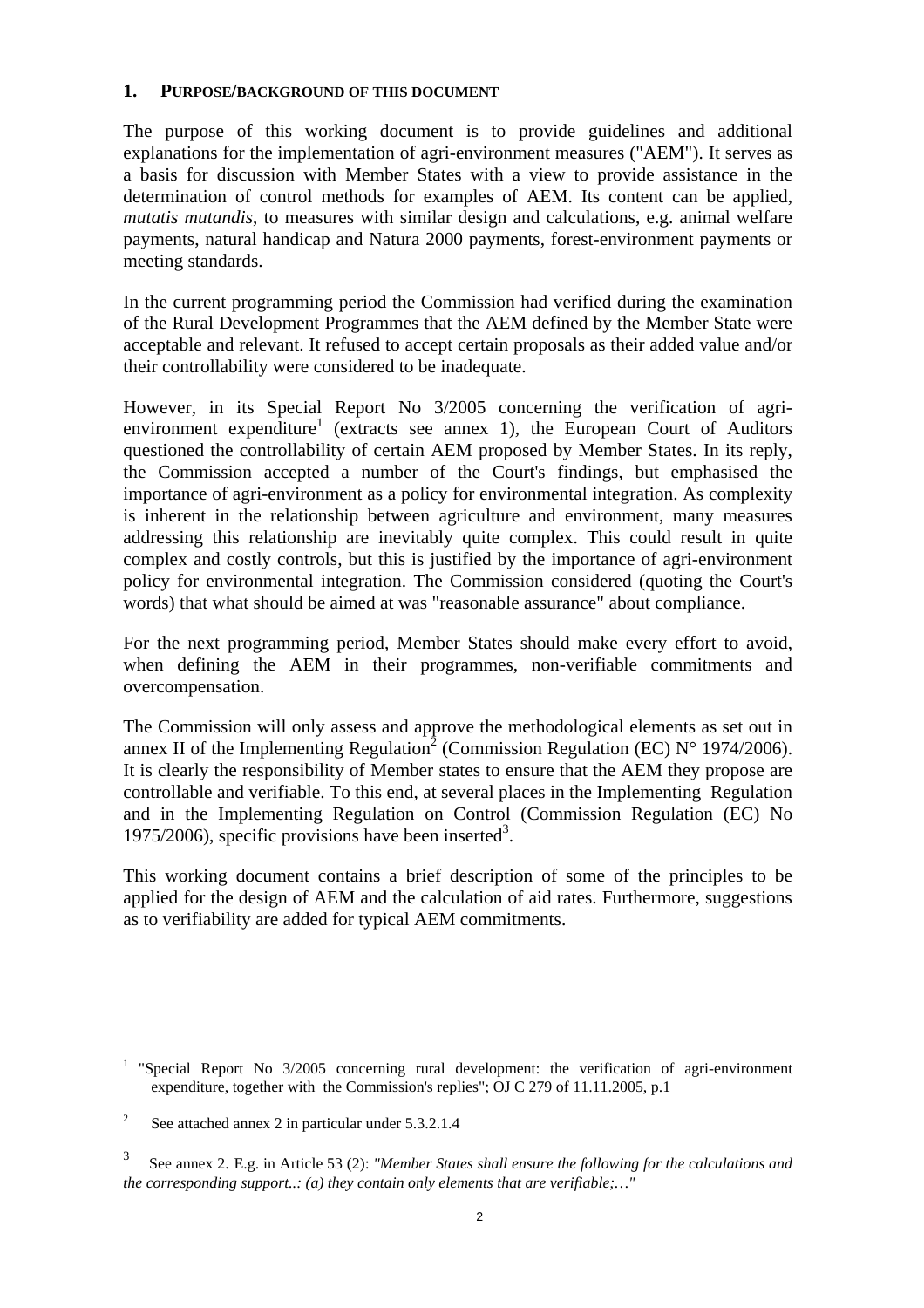### **2. SOME GENERAL PRINCIPLES OF MEASURE DESIGN**

In the current programming period, MS will continue to have the possibility to design AEM that can be implemented on a broad scale and which are regionally/locally targeted, according to the environmental challenges identified. Several aspects merit particular consideration:

- **Importance of clarity and simplicity for beneficiaries**: Lack of clarity over the specific components of an agri-environment commitment can deter potential beneficiaries from participating. The intended agri-environmental practice has to be clearly described. The beneficiary<sup>4</sup> must see clearly the different components of his commitment and the obligations to be respected.
- The AEM's **environmental benefit** has to be explained and where possible quantified in the Rural Development Programme (RDP).
- **Importance** of correct and differentiated premium calculations to achieve **uptake targets**: If the compensation covers only parts of the expected losses (i.e., the possible additional costs incurred and/or income foregone), potential beneficiaries may be less inclined to participate; conversely, an unexpectedly high uptake may be due to possible overcompensation. However, it needs to be borne in mind that other factors than premium levels can affect uptake - e.g. the level of publicity, training, and farm advice, including agronomic expertise – so a high uptake does not necessarily imply overcompensation.

# **Example for the relevance of these aspects: Basic measures**

a) The clear description of the **environmental benefits and its quantification**, as well as

# b) **differentiation**

 $\overline{a}$ 

are of **special relevance for basic measures**. These measures are often composed of a set of obligations for which the environmental benefit is not clearly described and quantified.

a): Simple recording of management practices (recording of data on cultivation activities, fertilizing, etc.) alone doesn't constitute an environmental benefit but a basis for measuring a concrete environmental practice. The environmental benefit can be ensured only if concrete action is linked to the record-keeping. For this reason the obligation of record-keeping should always be linked to concrete action and the quantification of the expected result.

b): The absence of differentiation [e.g. according to homogeneous agricultural features (arable, permanent crops, animal husbandry etc.)] risks compensating also farmers for whom (parts of) the obligations are normal practice or to base the calculations on figures which are not representative for a specific region. This risk becomes in particular evident if an aid is calculated as (e.g. nationwide) average without taking into account different agronomic and cost structures in the regions.

<sup>4</sup> Also the controller must have clear information about the commitment.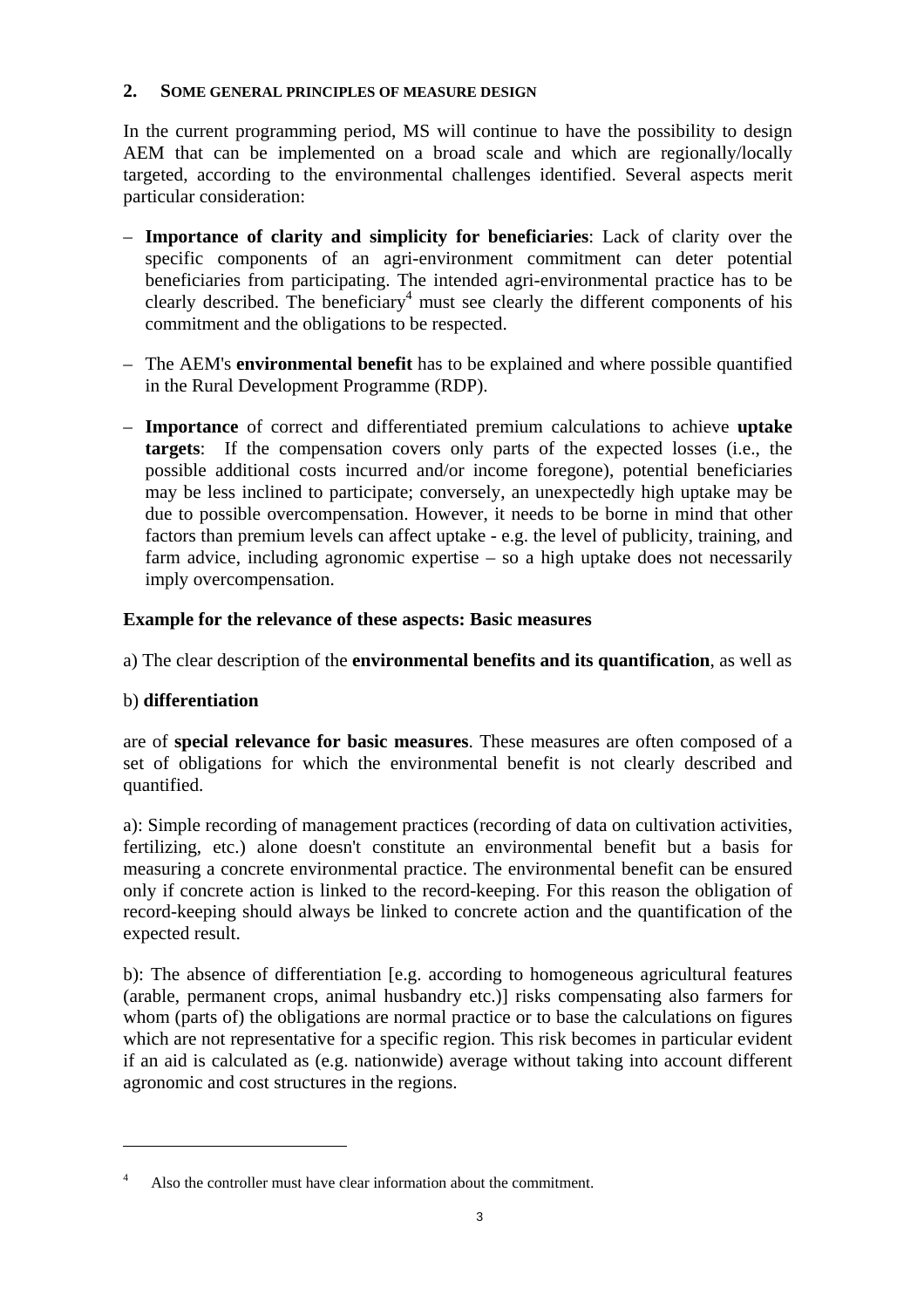## **3. THE NEW BASELINE FOR AEM**

For the current programming period the baseline (beyond which AEM commitments have to go) switches from good farming practices, which in some case entailed nonobligatory recommendations, to a new set of obligatory standards<sup>5</sup>:

(a) **Based on EU-legislation**: The relevant **Cross Compliance** provisions according to Regulation (EC) No 1782/2003 comprising (1) statutory management requirements ("SMRs", EU-legislation, as set out in annex III of that regulation), (2) minimum requirements to maintain land in good agricultural and environmental conditions ("GAECs", issues related basically to the protection of soil and the maintenance of habitats and landscape features, as set out in annex IV), and

(3) the maintenance of land under permanent pasture at MS level [art. 5(2)].

- (b) **National legislation** identified in the programme: These concern
	- (1) minimum requirements for fertiliser use;
	- (2) minimum requirements for plant protection use;

(3) other relevant mandatory requirements established by national legislation.

In addition to the baseline, MS may envisage further elements/issues (which do not constitute national legislation/mandatory requirements) as entry requirements (eligibility conditions).

The elements under a) are also the baseline for most axis 2-measures other than agrienvironment<sup>6</sup>.

# **A. Baseline in the programmes**

Annex II to the Implementing Rules establishes three main requirements<sup>7</sup>:

- (a) General 5.2.: Confirmation that Cross Compliance provisions relevant for Rural Development are identical to those pursuant to Reg. (EC) No 1782/2003.
- (b) For agri-environmentalmeasures 5.3.2.1: Description of *"the minimum requirements for fertilizer and plant protection products use and other relevant mandatory requirements;"* Continued with the following clarification: *"minimum requirements for fertilisers must include, inter alia, the Codes of Good Practice introduced under Directive 91/676/EEC*

<sup>5</sup> As set out in Regulation (EC) No 1698/2005, Article 39 (3)

<sup>6</sup> See article 51 of Reg.(EC) No 1698/2005. By derogation, for new MS applying SAPS only the GAEC-requirements are applicable.

<sup>7</sup> See full text in annex 2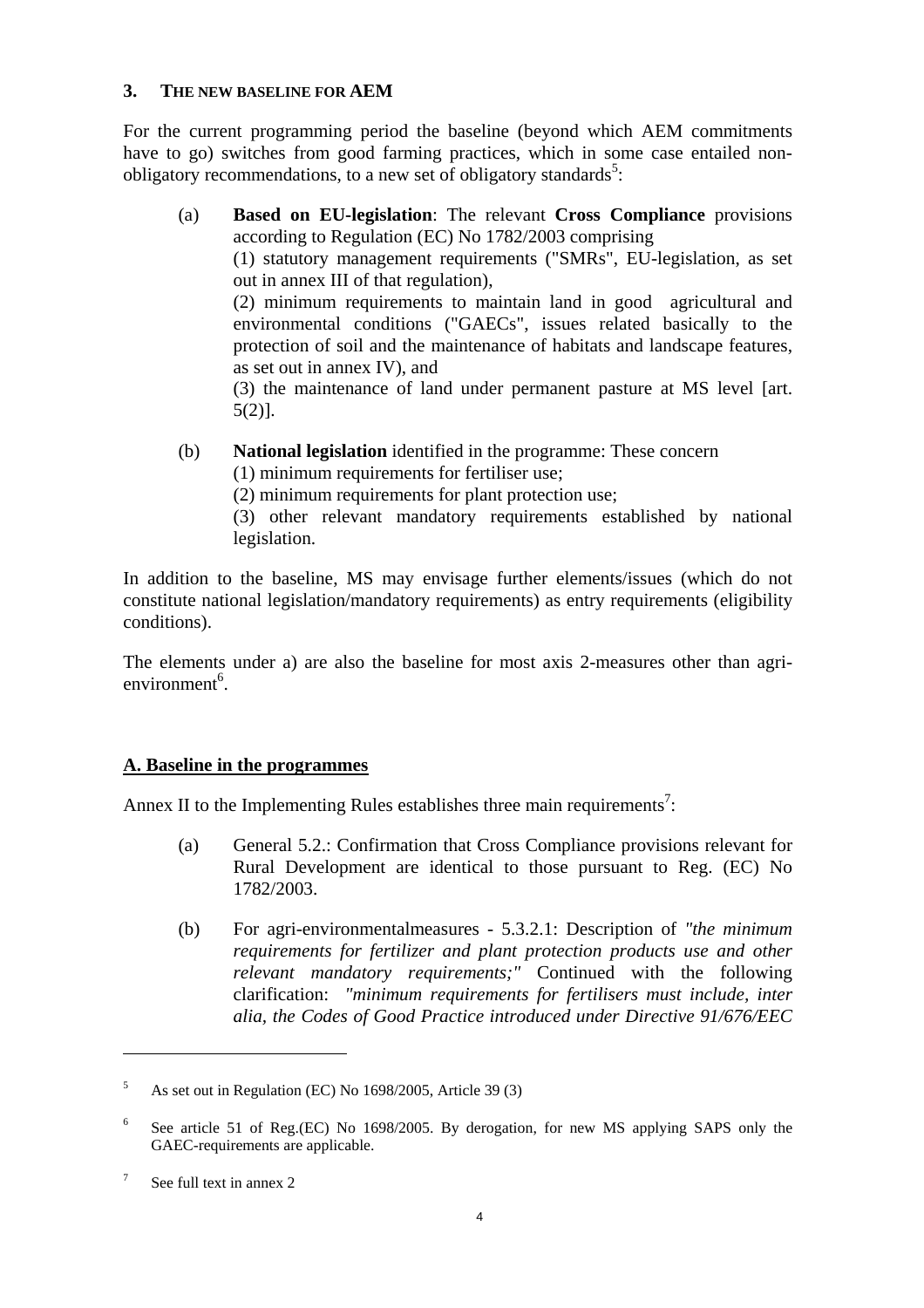*for farms outside Nitrate Vulnerable Zones, and requirements concerning phosphorus pollution; minimum requirements for plant protection products must include, inter alia, requirements to have a licence to use the products and meet training obligations, requirements on safe storage, the checking of application machinery and rules on pesticide use close to water and other sensitive sites, as established in national legislation".* 

In addition, Member States select "other relevant mandatory requirements" which should apply.

(c) AEM specific 5.3.2.1.4: Description of the baseline requirements relevant for the individual commitments.

The information provided under c) constitutes a core element for the justification of the agri-environmental commitments.

When examining the programmes the Commission will assess the information provided under points (b) and (c); if the baseline requirements described under (b) and (c) are not considered to be appropriate then the MS concerned will be invited to improve them (including Cross-Compliance requirements, if relevant) in order to facilitate the approval of the respective RDP. The Commission will assess the necessity and feasibility of a baseline standard for each agri-environmental commitment proposed.

The respect of all the above mentioned standards, under a), b) and c), which are relevant to the commitment of the beneficiary is considered the baseline<sup>8</sup> applicable in all MS  $(including those applying SAPS<sup>9</sup>).$ 

Annex 4 provides further details on the control of the AEM commitments (Art. 39(3) of Reg. n° 1698/2005 and its relation with the control of cross-compliance requirements (Art. 51 of Reg. n° 1698/2005).

### **4. STANDARD ASSUMPTIONS AND CALCULATIONS**

The general calculation principle is a comparison between a baseline practice and a **voluntary<sup>10</sup>** agri-environmental practice. The difference (cost incurred, income foregone) is compensated under AEM.

Typically<sup>11</sup> AEM are **based on standard assumptions** for the baseline practice<sup>12</sup>, which are quantified in economic terms.

 $8$  Art 39(2): Agri-environment payments shall be granted to farmers who make on a voluntary basis agrienvironmental commitments. Art 39(3): Agri-environment payments cover only those commitments going beyond the relevant mandatory standards established pursuant to Articles 4 and 5 of and Annexes III and IV to Regulation (EC) No 1782/2003 as well as minimum requirements for fertilisers and plant protection product use and other relevant mandatory requirements established by national legislation and identified in the programme.

<sup>9</sup> See also annex 5 with explanations about the relation between control of Cross compliance requirements and agri-environment measures in new MS applying SAPS.

<sup>&</sup>lt;sup>10</sup> Mandatory obligations are not eligible under AEM!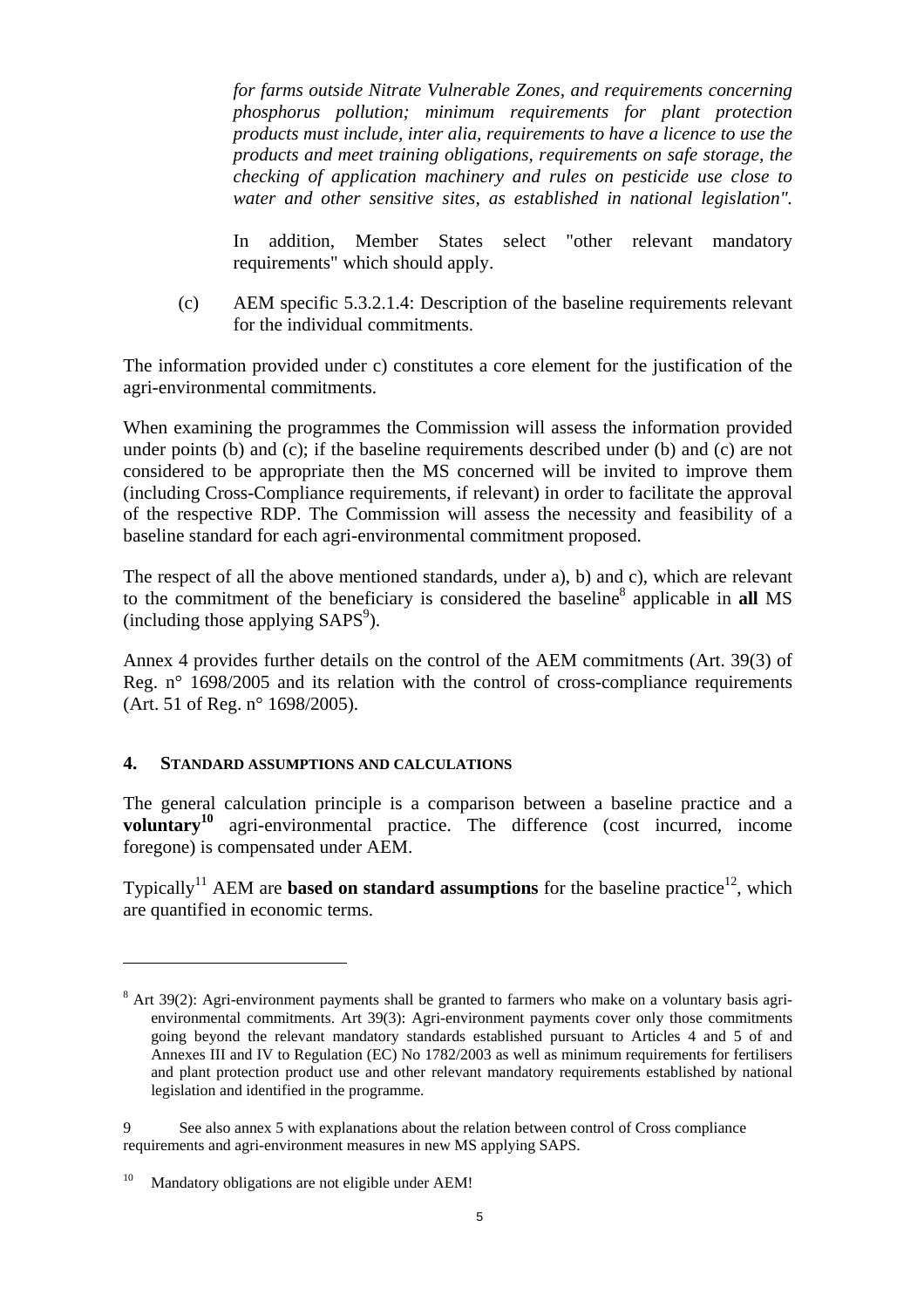The **assumptions for the baseline practice** (above which the AEM commitment should go) must, firstly, reflect the baseline (see under pt. 3) and should be based on realistic elements. In addition, agricultural conditions and production methods should be reflected as far as possible in a differentiated way according to the site (there are obvious differences e.g. between mountain areas and plains).

### **Calculation elements**

Article 53 (2) of the Implementing Regulation<sup>13</sup> sets out the criteria MS shall consider when calculating aid levels:

*(a) they contain only elements that are verifiable;* 

See under details under point 5

*(b) they are based on figures established by appropriate expertise;* 

Agronomic expertise can be provided e.g. by scientific institutes or experts and is mainly based on empirical values.

*(c) they indicate clearly the source of the figures;* 

Sources can be i.a. studies, data collections established by associations of experts, official or other price statistics.

*(d) they are differentiated to take into account regional or local site conditions and actual land use as appropriate;* 

Criteria can be e.g. soil quality, yield indices, climatic conditions, accessibility or average plot size. See also above on assumptions for baseline practices.

*(e) for measures pursuant to Articles 31, 37 to 40 and 43 to 47 of Regulation (EC) No 1698/2005, they do not contain elements linked to fixed investment costs.* 

This entails that calculation should contain normally only the variable costs. Investments in machinery or installations needed for the specific commitment normally fall under non-productive investments with the corresponding support possibilities according to Article 41 of Reg. (EC) No 1698/2005.

**Variable costs** include costs associated to the use of production means (the use of which varies depending on the volume of production), such as the inputs purchased (fertilizer, pesticides) and labour; they must be realistic as well as relevant for and specific to the practice/commitment.

 $13$  See annex 2

<sup>&</sup>lt;sup>11</sup> There might be measures where this concept of standard assumption for fixing the aid level is not suitable, e.g. specific landscape preservation works or when applying tendering procedures – see below.

<sup>&</sup>lt;sup>12</sup> See Regulation (EC) No 1698/2005, Article 39 (3)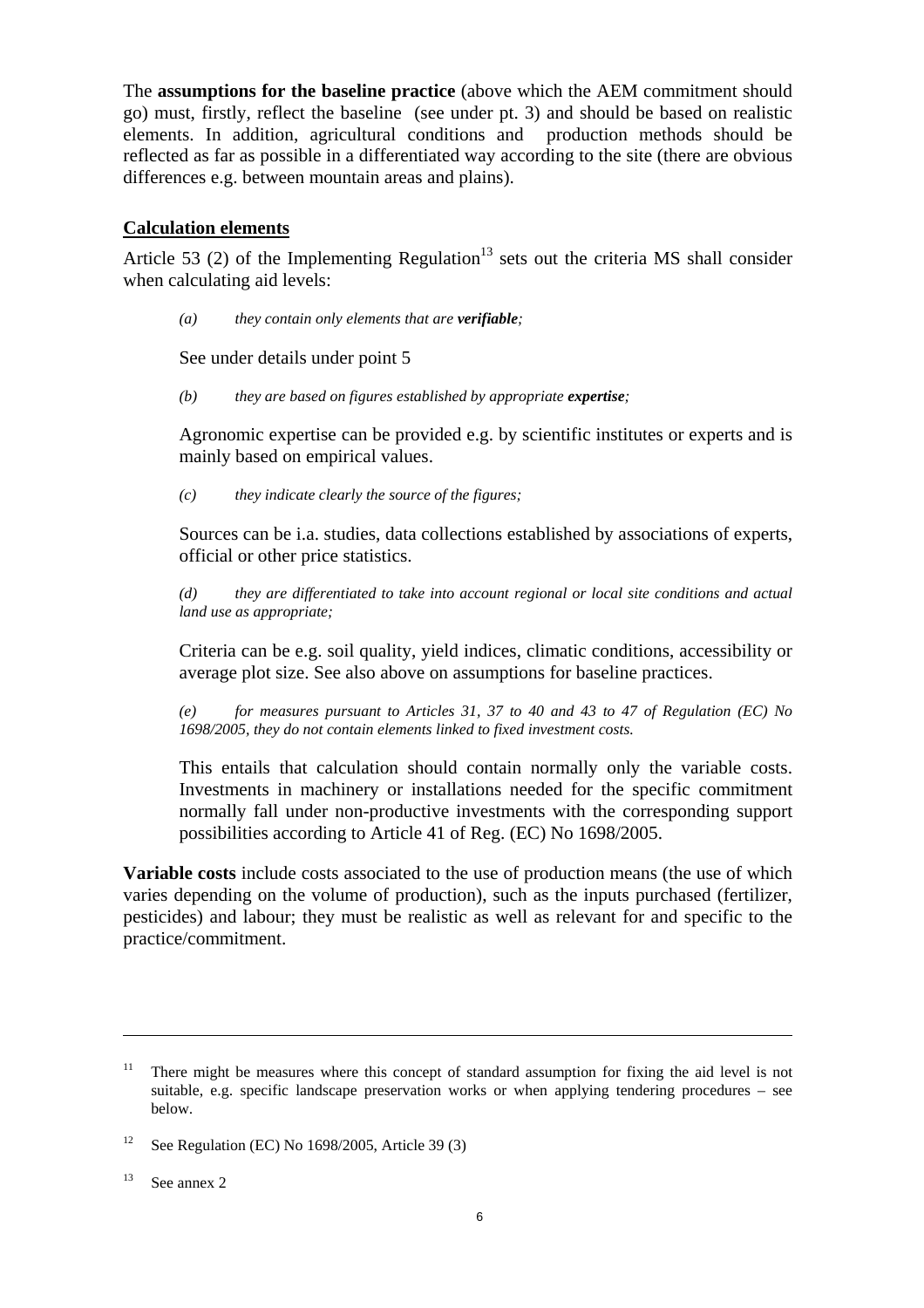**Yields and sale prices** should take into account the average of at least three years. The prices are those typically paid to the farmer. Premium prices (e.g. for organic produce) should be taken into account.

Opportunity costs could be accepted in certain cases as part of the aid calculations, but in this case Member States must provide evidence for a real risk of conversion to a less environmental friendly land use in the region concerned.

# **Transaction costs**

These (up to 20 % of income foregone/cost incurred) are "related to letting the transaction take place and not directly attributable to the implementation cost of the commitment it relates to" [ Regulation (EC) No 1974/2006, art.27 (10)] and **borne by the beneficiary** (**not public** transaction cost). Examples: Contracting, information collection, and other intangible cost.

Typically they occur at the beginning of a commitment.

Objective evidence (mainly descriptive) for the cost elements and their financial volume is necessary since it is not about transaction cost as perceived but as effectively borne by the individual farmer. Transaction costs incurred at the beginning of the commitment may be spread over the duration of the contract.

# **Other possible options to fix the aid levels**

Basically two cases exist where standard assumption and calculations can play a less significant role:

- (1) Specific measures where the commitments are **fixed on a quite individual level**: These may be preservation measures tailored for a specific biotope.
- (2) **Calls for tender** with two criteria for selection or a combination of both:
	- Economic: The cheapest offers for predefined commitments receive a contract. The offers can be assessed against standard assumptions.
	- Environmental: An aid level based on standard assumptions is predefined and the offers providing the biggest environmental benefit get the contract.

Calls for tender can result in the best environmental value for money provided there is real competition between the bidders and the environmental objectives to be achieved are not attached to a specific plot (e.g. a given biotope).

### **For calculations in the programmes see annex 6.**

### **5. LIST OF COMMITMENTS DISTINGUISHED ACCORDING TO VERIFIABILITY**

### **Introductory remarks**

Before it comes to verification via control, there are several ways to reduce the risk of non-compliance with the obligations contained in the AEM. The beneficiaries' performance can be improved by training, provision of advisory services, and a positive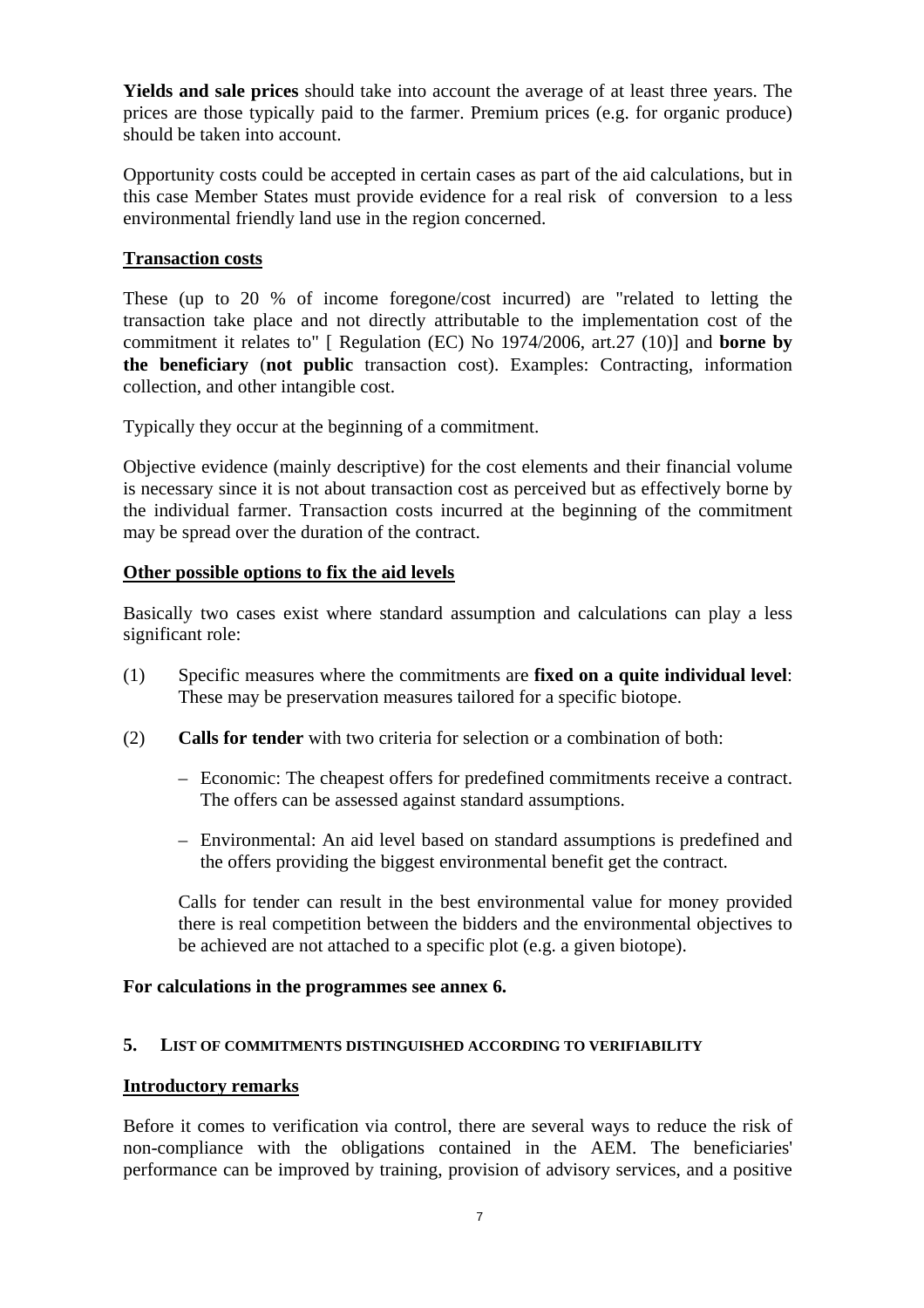promotion by the MS administration. It is also recommended to ensure a proper followup of the measures (from the moment of applications) by competent agronomists.

The verifiability of AEM depends in practice on the individual control arrangements established in the MS. Factors such as the qualification of control staff, the quality and relevance of information available, the timing for specific controls on the spot, technical equipment available or the supervision system influence the quality of the control<sup>14</sup>. The Regulations set out in general terms how verifiability should be ensured. Firstly, for each commitment, Member States must set out how the respect of AEM commitments can be assessed with reasonable assurance (implementing Regulation Article 48). They must then set out how this will be controlled in practice (control Regulation Article 5).

The experience of the Commission is that a combination of control procedures will generally be needed in order to obtain reasonable assurance about the respect of AEM commitments. The following general methods of control, all of which have limitations can be considered in combinations:

• **Verification of documents** – beneficiaries may be required to keep records of agricultural operations, and will generally be required to keep invoices and accounting records. Combined with stock records these documents can be an important source of evidence. However, the level of evidence may be limited, both in terms of veracity and precision. This will particularly be the case where AEM commitments relate only to certain parcels on a holding. The nature of the beneficiary may also limit the evidence available and its reliability – for example businesses are required to meet accounting standards and are subject to national controls for tax purposes, whereas small farmers may not be. Independent evidence from suppliers (invoices for example) is also better evidence that parcel registers completed by the beneficiary himself;

# • **Remote control pictures**

 $\overline{a}$ 

- **On-the-spot** check for some commitments an on-the-spot visit may provide sufficient evidence by itself of their respect, for example a ban on spreading manure on snow. However, this assurance may be limited to the day of the visit and not give assurance about activities before and after the visit. For other commitments an on-thespot visit may give some assurance, but will be limited in precision – for example it may be clear that certain crops subject to a nitrate reduction are less developed than conventional crops, but the level of the reduction will be difficult to assess. The assurance that can be gained will depend also on the timing of the visit and the experience and/or training of the inspector.
- **Analytical measures** such as soil or water samples such measures will generally give a high degree of assurance, although there may be limitations in terms of precision and cause and effect, as well as their cost. To be effective samples will need to be taken over time – for example in the first and last years of a commitment. There is, however, a risk of cross contamination from other "conventional" parcels.

For each commitment and measure, Member States should consider which source of evidence, or which sources in combination, can be used to obtain reasonable assurance

<sup>&</sup>lt;sup>14</sup> The European Court of Auditors had addressed i.a. these issues in its Special Report.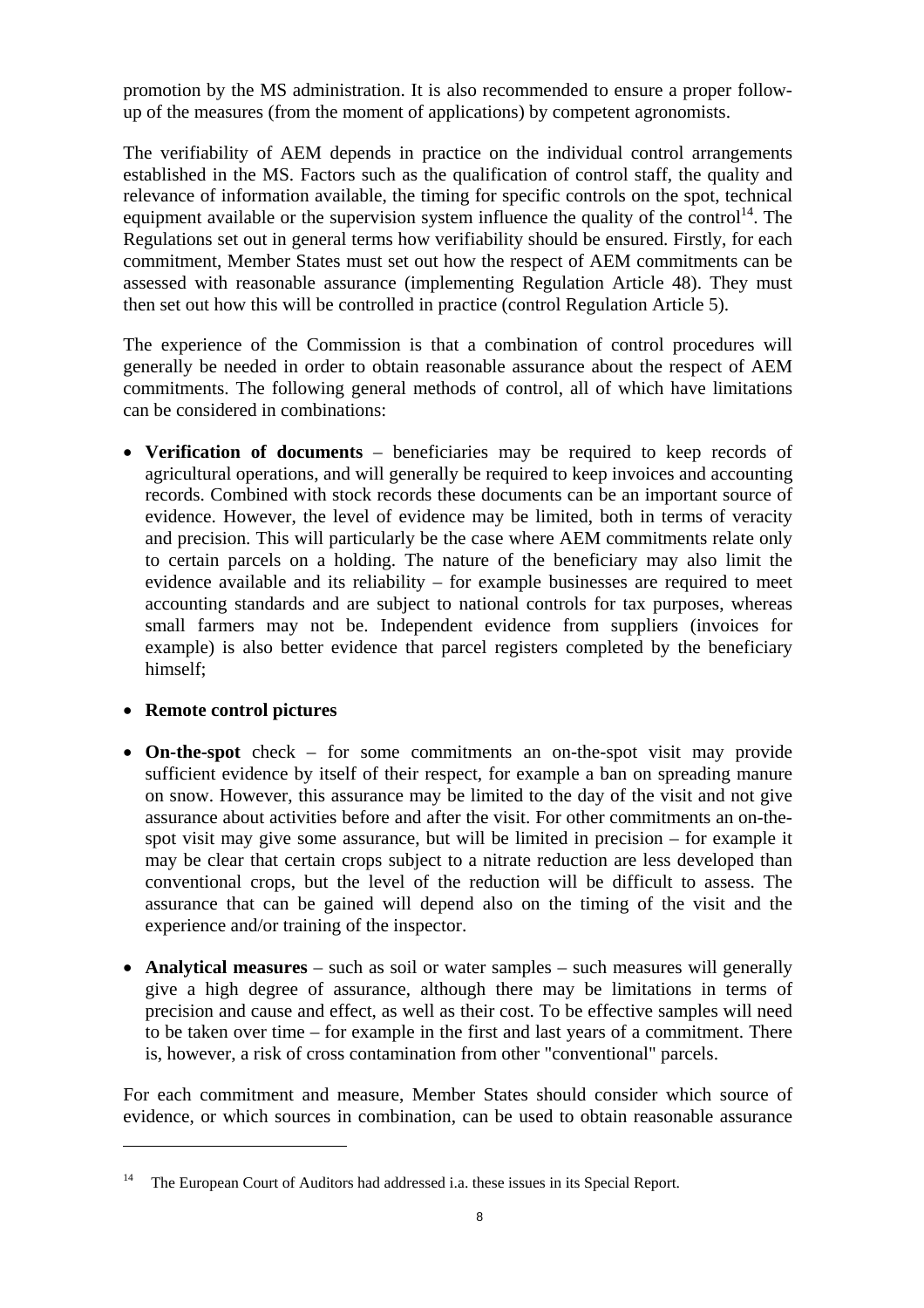about their respect. They should then define how they will set about obtaining the evidence necessary and then define realistic control methods, including instructions and checklists that allow this evidence to be gathered.

Measures that can clearly not be verified shall not be approved by the Commission. Where the Commission services have serious doubts they may ask for additional information from the MS to assist in their considerations.

However, the MS has the basic responsibility for ensuring that there is reasonable assurance that commitments are respected. The Commission services cannot be expected to take a position on the verifiability on every one of the hundreds of commitments that are proposed by MS, especially as the verifiability depends on local and national legal systems, practises and traditions.

AEM entailing a higher difficulty of control should be included in the programme only if the MS takes the commitment in the programme to put in place specific control provisions.

The list below covers a broad range of (1) AEM commitments, (2) examples for control possibilities and (3) gives some ideas as to how the MS can obtain reasonable assurance about the respect of a commitment. It cannot, however, be considered as exhaustive, and may not be appropriate to every case. It is intended as a general guide only.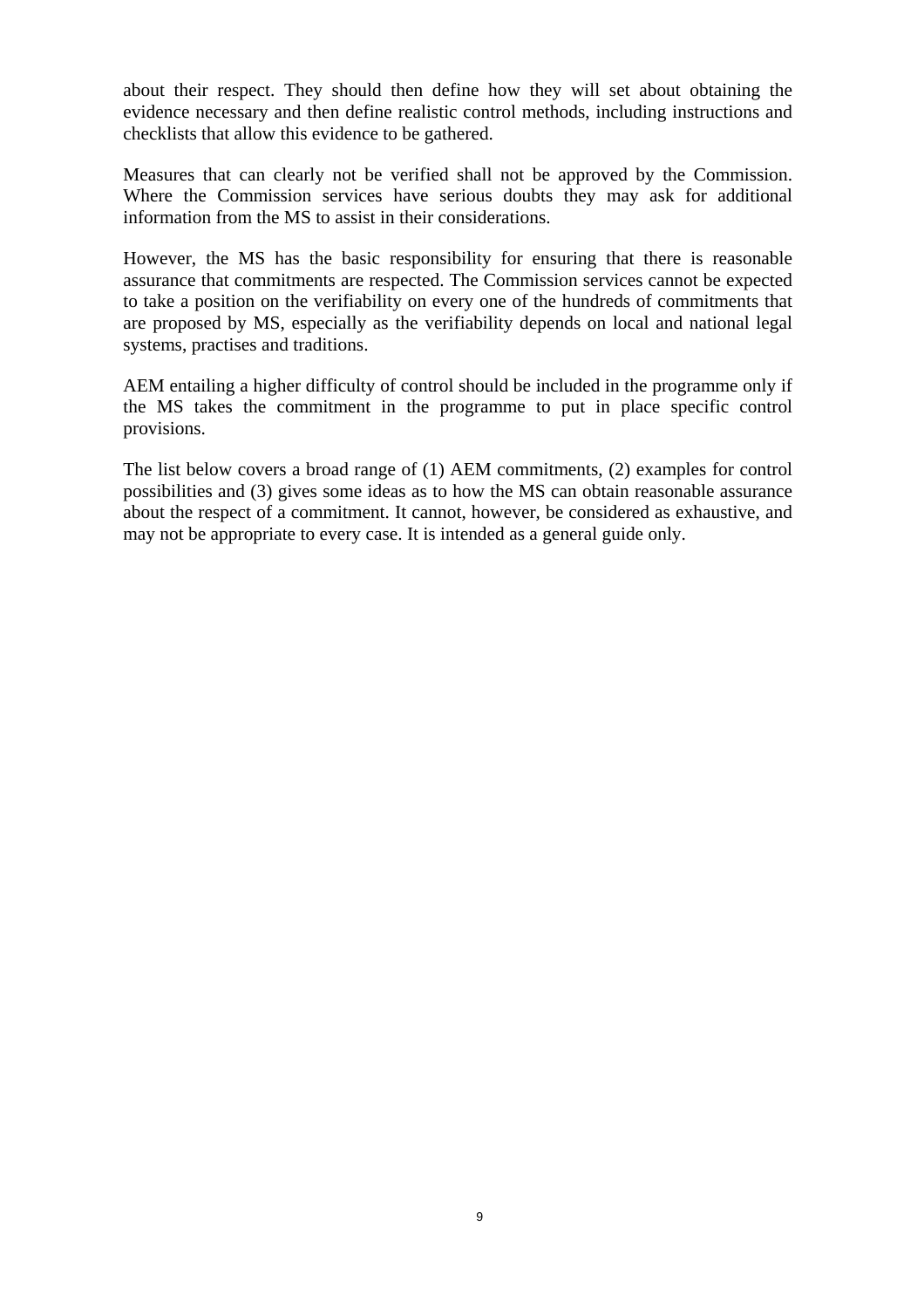| <b>Commitment</b>                                                                                                                                                                              | <b>Control possibilities</b>                                                                                                        | <b>Remarks on verifiability</b>                                                                                                                                                                                                     |
|------------------------------------------------------------------------------------------------------------------------------------------------------------------------------------------------|-------------------------------------------------------------------------------------------------------------------------------------|-------------------------------------------------------------------------------------------------------------------------------------------------------------------------------------------------------------------------------------|
| Areas contracted                                                                                                                                                                               | a) Cross checks with the IACS<br>database<br>b) Visual inspection with<br>measurement (only during 5%<br>on-the-spot checks "OtSC") | These<br>methods<br>two<br>in<br>combination are accepted as<br>methods giving<br>reasonable<br>assurance<br>the<br>as<br>to<br>area<br>declared.                                                                                   |
| Minimum<br>commitments<br>regarding<br>the<br>use<br>οf<br>fertilizers/pesticides<br>which<br>have to be applied in kind,<br>quantity and time according to<br>the specific needs of the crops | a) Parcel diary (best plot-wise)<br>+ checks on stored substances<br>checks<br>invoices<br>$+$<br><sub>on</sub><br>/bookkeeping     | None of these methods is<br>likely to provide sufficient<br>evidence alone, but they can<br>be effective as a combination:<br>Bookkeeping checks can help<br>in obtaining evidence, subject<br>to the limitations set out<br>above. |
|                                                                                                                                                                                                | b) Visual checks with the aid<br>of a checklist                                                                                     | Visual checks can be very<br>useful, but only if carried out<br>at the right time and by<br>controllers with<br>sufficient<br>expertise.                                                                                            |
|                                                                                                                                                                                                | c) Chemical analysis                                                                                                                | Analytical measures would<br>generally reveal the factual<br>nutrient balances on specific<br>provide<br>plots<br>and<br>good<br>evidence, but the timing of<br>sampling is important<br>and<br>cannot cover all the area.          |
| Reduction<br>of<br>mineral<br><sub>or</sub><br>organic fertilisation by 1/3 or<br>more                                                                                                         | a) Parcel diary (best plot-wise)<br>+ checks on stored substances<br>checks on invoices<br>$^{+}$<br>/bookkeeping                   | None of these control methods<br>can be conclusive alone, but in<br>combination will be able to<br>produce reasonable assurance:                                                                                                    |
|                                                                                                                                                                                                | b) Visual inspection of the                                                                                                         | Checks on documents to be<br>held by the beneficiary have<br>the limitation that they may<br>not be correctly filled-in.                                                                                                            |
|                                                                                                                                                                                                | state of vegetation at a certain<br>growth stage (only OtSC)<br>Soil,<br>plants<br>C)<br>water<br>or                                | Visual inspection must be<br>carried out at the right time,<br>and requires experience to<br>compare<br>with conventional<br>crops.                                                                                                 |
|                                                                                                                                                                                                | analyses<br>$\rm d$<br>Cross-checks<br>1n<br>combination<br>with<br>other<br>measures, e.g. on livestock                            | Soil analysis must be carried<br>out at different times over a<br>period of several years.<br>Cross-checks<br>with<br>animal                                                                                                        |
|                                                                                                                                                                                                | density limits                                                                                                                      | databases<br>always<br>are<br>not                                                                                                                                                                                                   |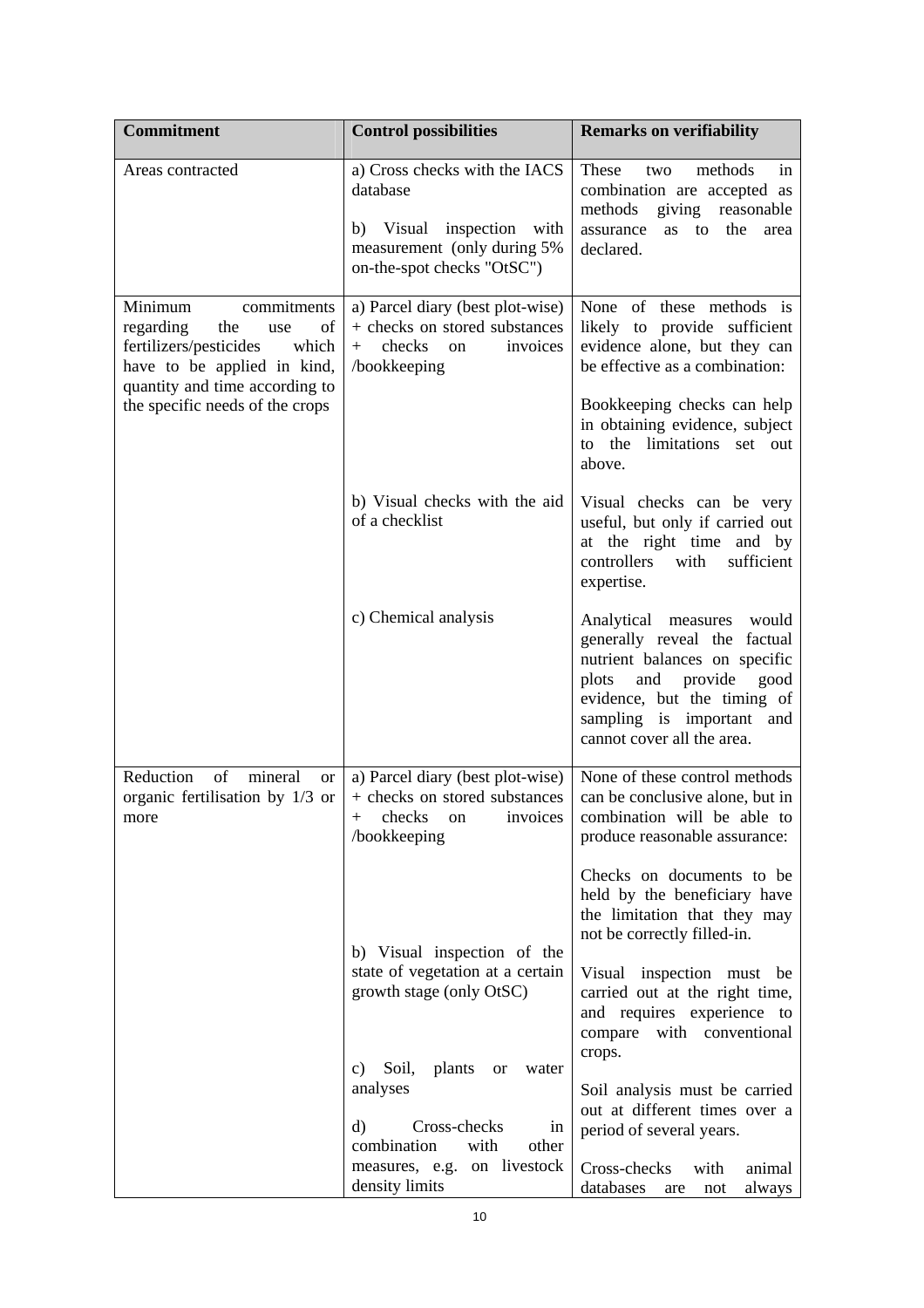|                                                                                        | density limits                                                                                                                                                                            | feasible and limited to the<br>registered<br>livestock<br>(i.e.<br>usually only bovines)<br>Each source of evidence will<br>be of greatest value where<br>there is a ban on nitrate use on<br>the whole holding and of least<br>where<br>value<br>there<br>is<br><sub>a</sub><br>reduction<br>of<br>a<br>certain<br>percentage limited to certain<br>parcels. This must be taken<br>into account when considering<br>the control methods to use.                                                                         |
|----------------------------------------------------------------------------------------|-------------------------------------------------------------------------------------------------------------------------------------------------------------------------------------------|--------------------------------------------------------------------------------------------------------------------------------------------------------------------------------------------------------------------------------------------------------------------------------------------------------------------------------------------------------------------------------------------------------------------------------------------------------------------------------------------------------------------------|
| Reduction<br>of<br>mineral<br><b>or</b><br>organic fertilisation by less<br>than $1/3$ | Those as above under $a$ ) – d)                                                                                                                                                           | Albeit all possible control<br>combinations, such a measure<br>seems almost impossible to<br>verify at reasonable assurance,<br>in particular if the reduction<br>would concern only certain<br>plots of the holding. (Even<br>experienced) visual inspection<br>and<br>soil<br>analysis do<br>not<br>provide reliable results.<br>This type of commitments<br>could be accepted only in<br>if<br>the<br>exceptional cases<br>Member State provides for<br>and demonstrates reasonable<br>assurance of its verifiability |
| Ban on fertilisation (manure<br>spreading) during winter                               | a) "Parcel diary" (best plot-<br>wise) + checks on stored<br>substances<br>$+$<br>checks<br>on<br>invoices /bookkeeping<br>b) Visual inspection during the<br>relevant period (only OtSC) | Documentary checks suffer<br>from the limitations set out<br>above.<br>Visual inspection will provide<br>conclusive evidence for the<br>day of the visit, and for the<br>period before the visit, but not<br>for the period after the visit. A<br>good planning of controls is<br>therefore<br>important.<br>In<br>addition, controllers and other<br>staff are regularly in the<br>countryside and can identify<br>non-compliance.                                                                                      |
| Ban on growth regulators or<br>pesticides                                              | a) Parcel diary" (best plot-<br>wise) $+$ checks<br>on stored<br>substances<br>checks<br>$+$<br>on<br>invoices /bookkeeping<br>b) Visual inspection during the                            | Documentary checks suffer<br>from the limitations set out<br>above.<br>The other two methods (b and<br>c) can both be effective, under                                                                                                                                                                                                                                                                                                                                                                                   |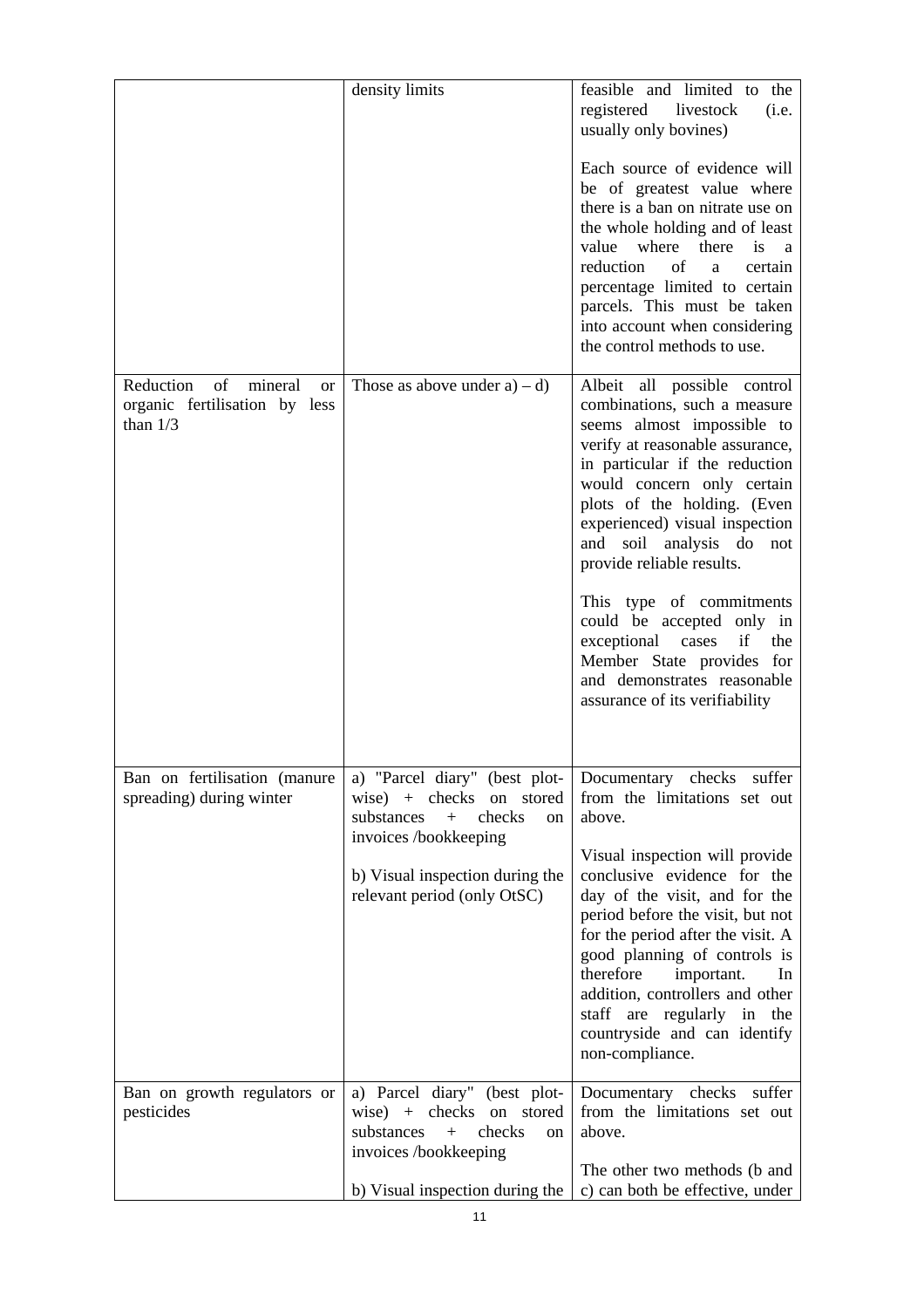|                                                               | relevant period (only OtSC)                        | certain conditions:                                                                                                                          |
|---------------------------------------------------------------|----------------------------------------------------|----------------------------------------------------------------------------------------------------------------------------------------------|
|                                                               | c) Plant or soil analysis                          | Visual inspection must be<br>carried out at the appropriate<br>time, and requires experience<br>to compare with conventional<br>crops.       |
|                                                               |                                                    | Plant or soil analysis may not<br>be effective for substances<br>with fast degradability.                                                    |
| No tillage (eg mulching)                                      | a) Records of farmer                               | a) Difficult to gather sufficient<br>evidence from this method<br>although<br>it<br>alone,<br>can<br>complement other sources of<br>evidence |
|                                                               | b) Visual inspection (only<br>OtSC                 | b) Must be at the time of<br>preparing the seed bed                                                                                          |
| of<br>Other<br>specific<br>use<br>machinery (e.g. cutter bar) | a) Records of farmer<br>b) Visual inspection (only | a) Difficult to gather sufficient<br>evidence from this method<br>although<br>alone,<br>it<br>can<br>complement other sources of<br>evidence |
|                                                               | OtSC                                               | b) Must be at the time of use                                                                                                                |
| Certain crop rotation                                         | a) Records of farmer                               | a) Difficult to gather sufficient<br>evidence from this method<br>although<br>alone,<br>it<br>can<br>complement other sources of<br>evidence |
|                                                               | b) Visual inspection (only<br>OtSC                 | b) Needs to be spread over<br>rotation period                                                                                                |
| of<br>Maintenance<br>extensive<br>grassland                   | checks to<br><b>IACS</b><br>a) cross<br>databases  | a) Appropriate<br>b) Appropriate                                                                                                             |
|                                                               | b) Visual inspection (only<br>OtSC)                |                                                                                                                                              |
| Conversion of arable land to<br>grassland                     | checks to<br><b>IACS</b><br>a) cross<br>databases  | a) Appropriate<br>b) Appropriate                                                                                                             |
|                                                               | b) Visual inspection (only<br>OtSC)                |                                                                                                                                              |
| Cutting date of meadows                                       | a) Records of farmer                               | a) Difficult to gather sufficient<br>evidence from this method<br>alone,<br>although<br>it<br>can<br>complement other sources of<br>evidence |
|                                                               | Visual inspection<br>(only)<br>b)                  | b) Only if carried out at the                                                                                                                |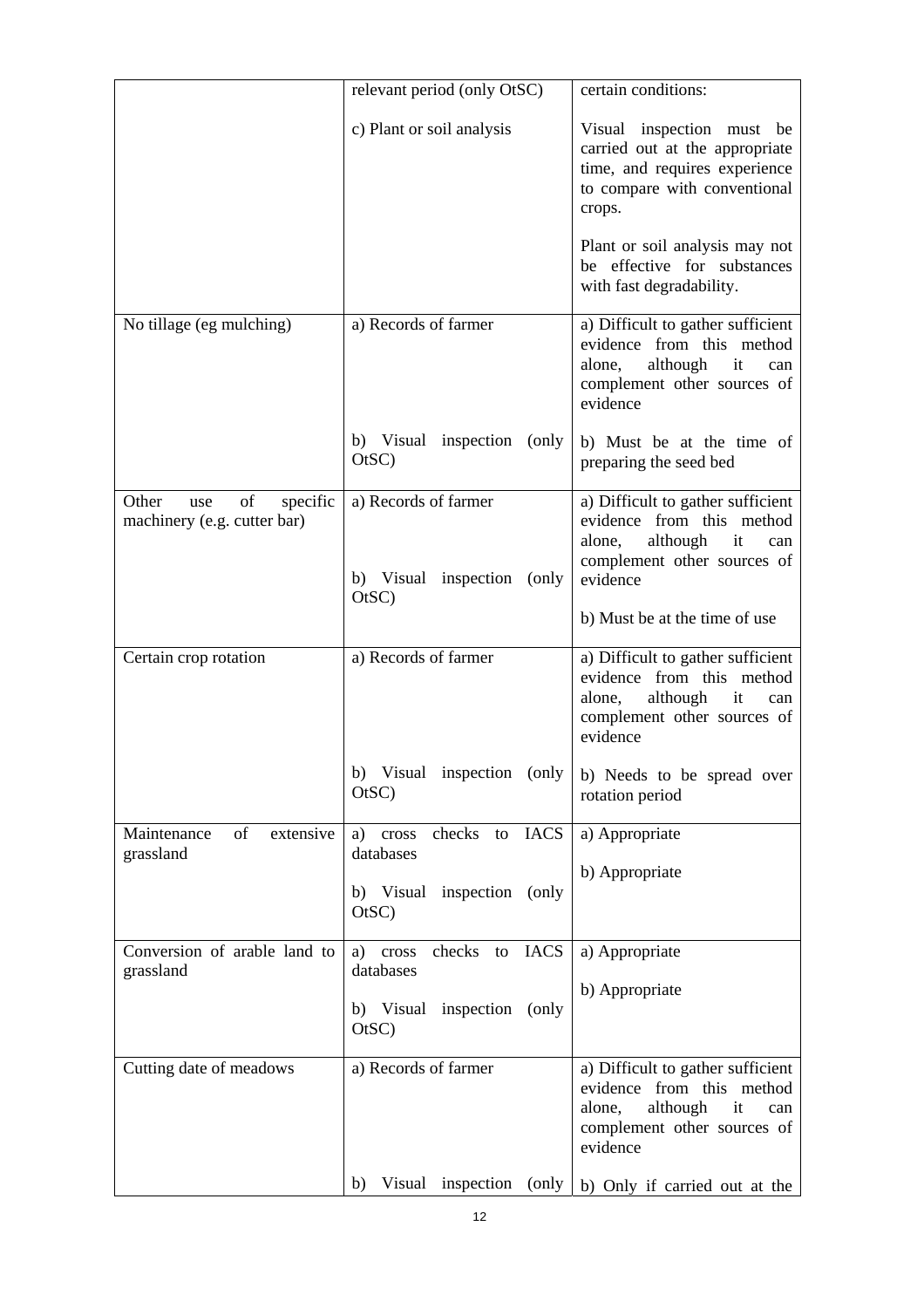|                                                                         | OtSC)                                                                                                                | cutting date (or just earlier)                                                                                                                                                                                             |
|-------------------------------------------------------------------------|----------------------------------------------------------------------------------------------------------------------|----------------------------------------------------------------------------------------------------------------------------------------------------------------------------------------------------------------------------|
| Mowing on steep slopes                                                  | a) Records of farmer                                                                                                 | a) Difficult to gather sufficient<br>evidence from this method<br>although<br>alone,<br>it<br>can<br>complement other sources of<br>evidence                                                                               |
|                                                                         | b) Visual inspection (only<br>OtSC                                                                                   | b) If carried out<br>at<br>the<br>appropriate time                                                                                                                                                                         |
| Green cover in winter                                                   | a) Records of farmer                                                                                                 | a) Difficult to gather sufficient<br>evidence from this method<br>although<br>it<br>alone,<br>can<br>complement other sources of<br>evidence                                                                               |
|                                                                         | b) Visual inspection (only<br>OtSC)                                                                                  | b) If in winter                                                                                                                                                                                                            |
| Maximum LU/ha                                                           | a) Cross check to<br><b>IACS</b><br>database<br>b) Visual inspection (only<br>OtSC                                   | a) Appropriate for bovines, if<br>registers are reliable.<br>N <sub>0</sub><br>assurance for other animals.<br>Appropriate, but<br>b)<br>may<br>mislead if max. LU/ha is fixed<br>for specific area, not entire<br>holding |
| Input/output record keeping                                             | a) Check of existence and<br>completeness of books (only<br>OtSC)                                                    | a) But content of records (e.g.<br>compliance<br>with<br>laws)<br>probably<br>regularly<br>not<br>checked                                                                                                                  |
| of<br>Additional check-up<br>machinery (e.g. sprayer for<br>pesticides) | a) Invoices/seals                                                                                                    | a) Appropriate                                                                                                                                                                                                             |
| Uncultivated<br>buffer<br>strips<br>along water courses                 | check<br><b>IACS</b><br>cross<br>to<br>a)<br>databases<br>inspection plus<br>Visual<br>b)<br>measurement (only OtSC) | a) Appropriate<br>b) Appropriate                                                                                                                                                                                           |
| Preservation<br>of<br>landscape<br>elements                             | a) Maps (not always available)<br>b)Visual inspection (during<br>vegetation period; only OtSC)                       | a), b): Maps and GIS may<br>support inspection                                                                                                                                                                             |
| Rearing breeds in danger of<br>being lost to farming                    | a) Visual inspection<br>(only)<br>OtSC)<br>b) Checks on records                                                      | a) Appropriate<br>b) Appropriate, if recording<br>system for the specific breeds<br>has been established                                                                                                                   |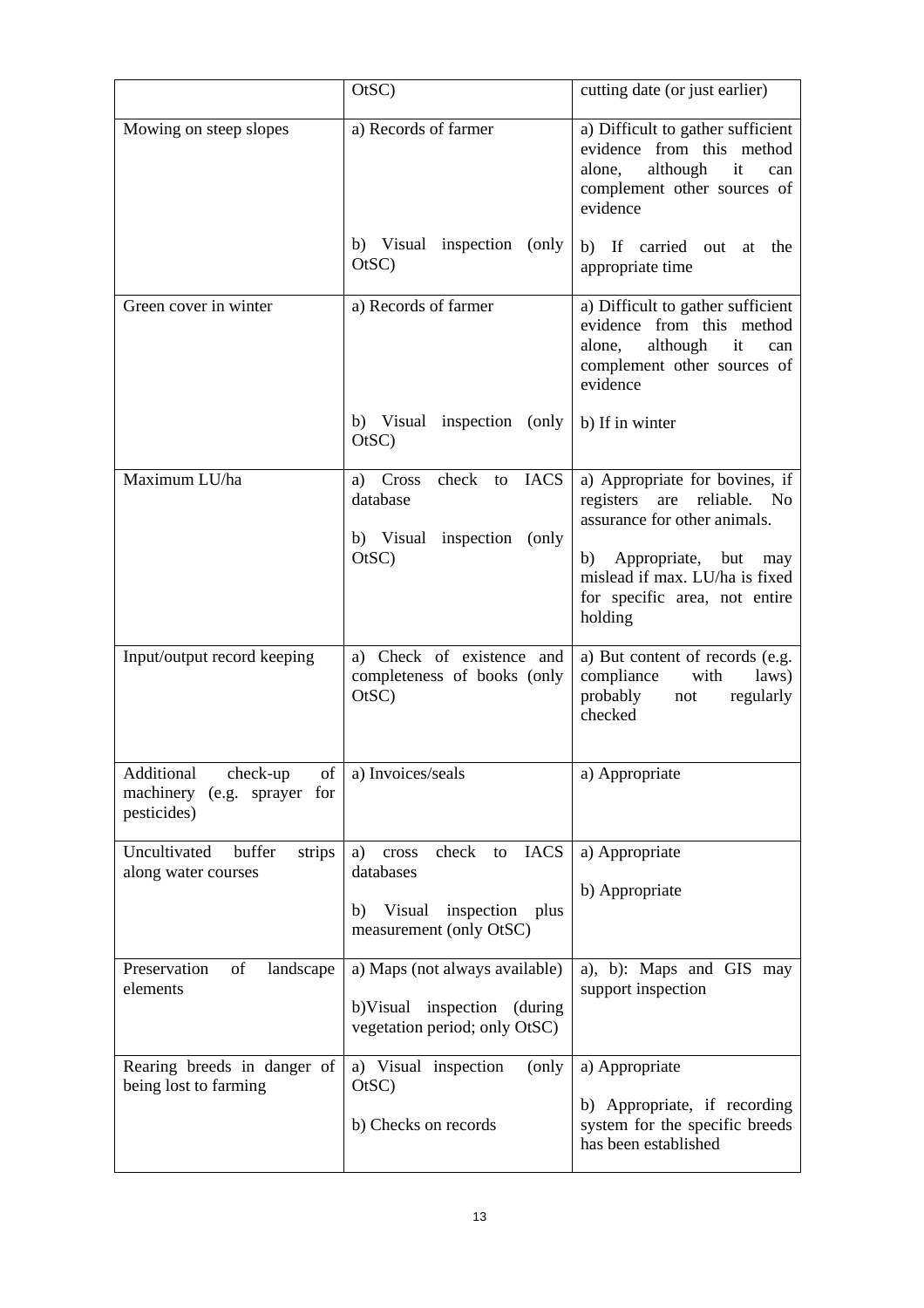| plant<br>Growing<br>genetic<br>resources                                 | a) Checking seed invoices                                                                                                                                                           | a) Difficult to gather sufficient<br>evidence from this method<br>alone,<br>although<br>it<br>can<br>complement other sources of<br>evidence                                                  |
|--------------------------------------------------------------------------|-------------------------------------------------------------------------------------------------------------------------------------------------------------------------------------|-----------------------------------------------------------------------------------------------------------------------------------------------------------------------------------------------|
|                                                                          | b) Visual inspection during<br>growth period (only OtSC)                                                                                                                            | b) Appropriate, but species<br>might sometimes be difficult<br>to identify                                                                                                                    |
| Organic farming on part of<br>holding                                    | Evidence<br>from<br>other<br>a)<br>extensification-related checks,<br>e.g. visual inspection on the<br>absence of forbidden inputs on<br>the holding (only OtSC)<br>b) soil samples | banned<br>Inputs<br>a)<br>under<br>organic rules may be used on<br>the non-contracted area and be<br>found on the holding<br>Possible<br>contamination<br>b)<br>from non organic areas, costs |
|                                                                          | Certificates<br>c)<br>issued<br>by<br>accredited inspection bodies                                                                                                                  | c) Appropriate, if related to<br>the exact part under organic<br>farming commitment                                                                                                           |
| <b>Organic Farming</b>                                                   | accredited<br>Control<br>by<br>a)<br>inspection bodies                                                                                                                              | Appropriate,<br>with<br>a)<br>supervision.                                                                                                                                                    |
| Water-saving<br>irrigation/drainage                                      | Visual<br>check<br>whether<br>a)<br>system has<br>been<br>installed<br>(only OtSC)                                                                                                  | a) Appropriate                                                                                                                                                                                |
|                                                                          | Check<br>b)<br>of<br>water<br>consumption with counters                                                                                                                             | if<br>b)<br>Appropriate,<br>water<br>provided<br>for<br>free,<br>no<br>possibility to check invoices                                                                                          |
| Water-saving without<br>obligation of counters                           | No appropriate control tool                                                                                                                                                         | Savings cannot be assessed.<br>Measure cannot be approved.                                                                                                                                    |
| Erosion<br>prevention<br>(underseed,<br>green<br>cover<br>during winter) | a) Visual checks (only OtSC)                                                                                                                                                        | a) Appropriate, if checked at<br>the appropriate moment                                                                                                                                       |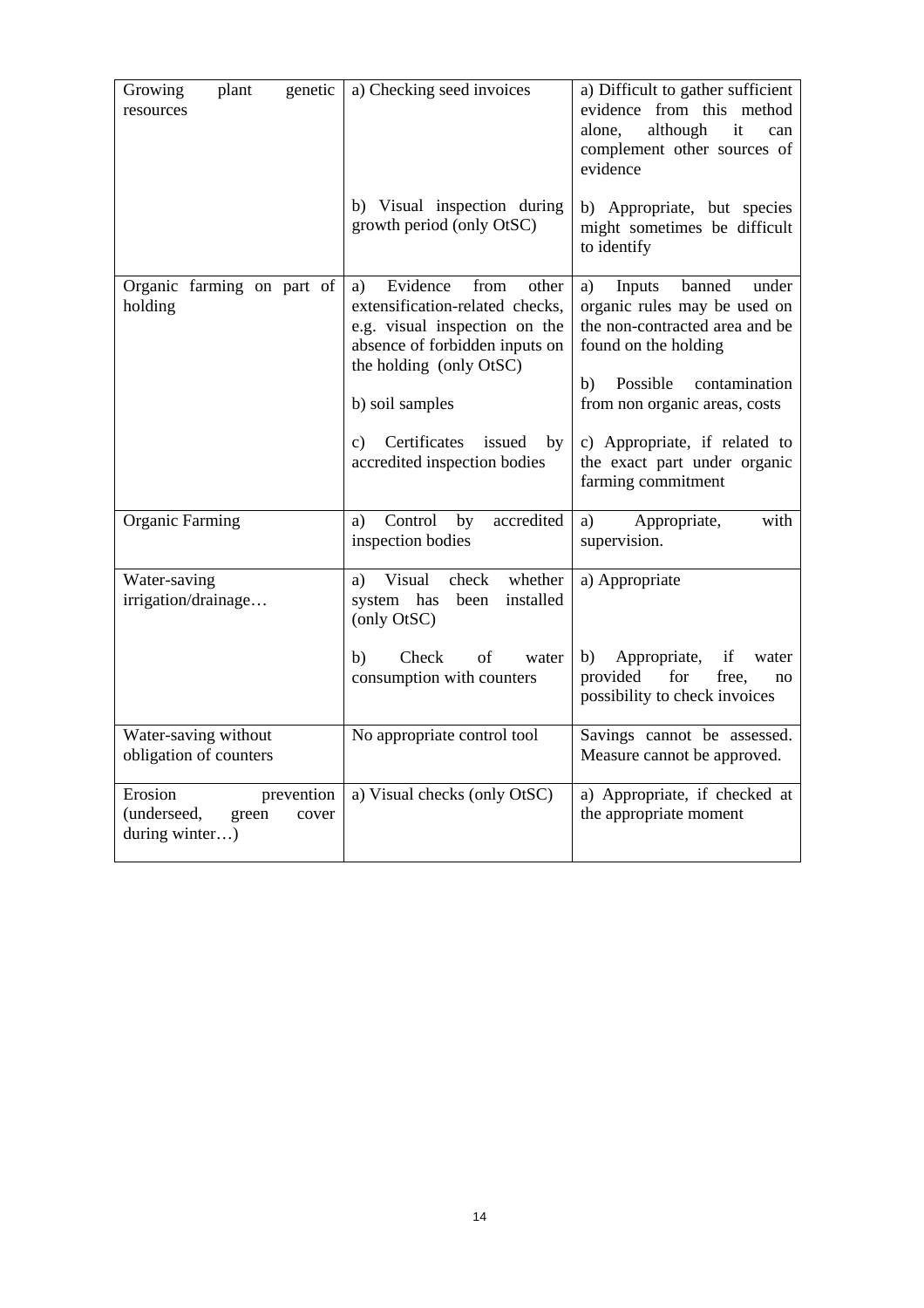### **Extract from the Special Report No 3/2005 concerning rural development: the verification of agri-environment expenditure**

#### **Executive Summary:**

*"III. The audit found that the Commission:* 

*— only partially ensured verifiability before approving RDPs ...* 

*IV. The audit's findings in the Member States concern the timing of the on-the-spot checks and the verifiability of certain key sub-measures:* 

*— sub-measures are checked outside of the period of undertaking or at inopportune moments...,* 

*— for common sub-measures, such as reduction or limitation of inputs, checks are largely dependent on the self-declaration of beneficiaries which are difficult to corroborate...,* 

*— reliance is placed on inconclusive visual checks...,* 

*— detailed instructions are not always set out for inspectors, who often rely on their own knowledge or experience to form an opinion. There is no clear baseline with which to compare performance....* 

*V. The Court's audit concludes that the verification of the agri-environment measure poses particular problems and is far more resource-intensive than verification of the first pillar measure and indeed than other rural development measures. Such verification can rarely lead to even reasonable assurance at a reasonable cost ....<sup>15</sup>*

*VI. The Commission, Council and Parliament should consider, for the new programming period commencing in 2007, how to take into account the principle that if a measure cannot be adequately checked, it should not be the subject of public payment...."* 

### **Recommendations (point 119):**

 $\overline{a}$ 

*"119. The Commission concluded in its evaluation that,* ' *if a measure cannot be adequately checked, it* 

*should not be the subject of public payment*' *(see paragraph 31). The Court*' *s audit shows that this is respected to a limited extent. The Commission, Council and Parliament should consider how this principle should be put into practice in respect of proposals for AE expenditure in the 2007 to 2013 planning period, taking into account, on the one hand, the risk of non-compliance and, on the other hand, the potential benefits of this type of expenditure."* 

<sup>15</sup> On this point, the Commission replied that the additional cost of controlling agri-environment measures was justified in view of the key role the policy played in environmental integration. It argued that a reasonable level of assurance was achievable, even if it had not always been achieved in the past. The Court accepted these points.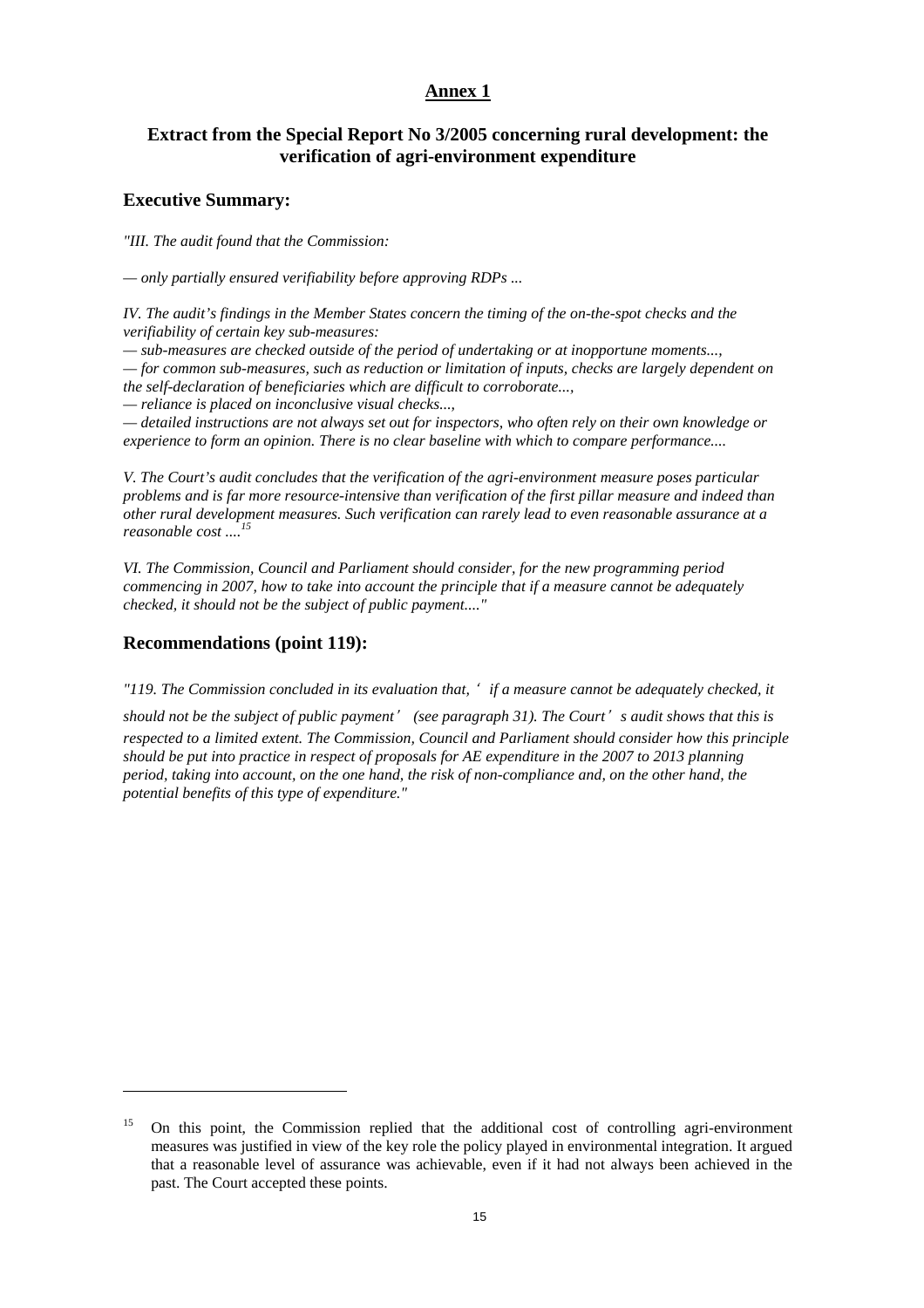### **Provisions in the implementing Regulation regarding verifiability**

#### Recital 23:

*"Where commitments are based on input limitations, support should be granted only if such limitations can be assessed in a way providing reasonable assurance about the respect of the commitment."*  Corresponding Article 27 (3):

*" Commitments to limit the use of fertilisers, plant protection products or other inputs shall be accepted only if such limitations can be assessed in a way that provides reasonable assurance about compliance with those commitments."* 

#### Recital 38:

 *"Member States should take all the necessary steps and put in place adequate provisions to ensure that all rural development measures are verifiable and controllable. Member States should ensure that their control arrangements give reasonable assurance that eligibility criteria and other commitments are respected. In particular, for payment calculations for certain measures, Member States should substantiate the adequacy and accuracy of the calculations through appropriate expertise."* 

#### Corresponding Article 48:

- *" 1. For the purpose of Article 74(1) of Regulation (EC) No 1698/2005 Member States shall ensure that all the rural development measures they intend to implement are verifiable and controllable. To this end, Member States shall define control arrangements that give them reasonable assurance that eligibility criteria and other commitments are respected.*
- *2. In order to substantiate and confirm the adequacy and accuracy of the calculations of payments under Articles 31, 38, 39, 40 and 43 to 47 of Regulation (EC) No 1698/2005, Member States shall ensure that appropriate expertise is provided by bodies or services functionally independent from those responsible for those calculations. Provision of such expertise shall be evidenced in the rural development programme."*

In this context also Article 53 (2):

- 2. *Member States shall ensure that the calculations and the corresponding support referred to in paragraph 1:* 
	- *(a) contain only elements that are verifiable;*
	- *(b) are based on figures established by appropriate expertise;*
	- *(c) indicate clearly the source of the figures;*
	- *(d) are differentiated to take into account regional or local site conditions and actual land use as appropriate;*
	- *(e) in the case of measures pursuant to Articles 31, 37 to 40 and 43 to 47 of Regulation (EC) No 1698/2005, do not contain elements linked to fixed investment costs.*

#### **Annex II**

- *5.2 Requirements concerning all or several measures*
- *… Confirmation that the cross-compliance requirements, which affect the implementation of several rural development measures, are identical to those provided for by Regulation (EC) No 1782/2003.*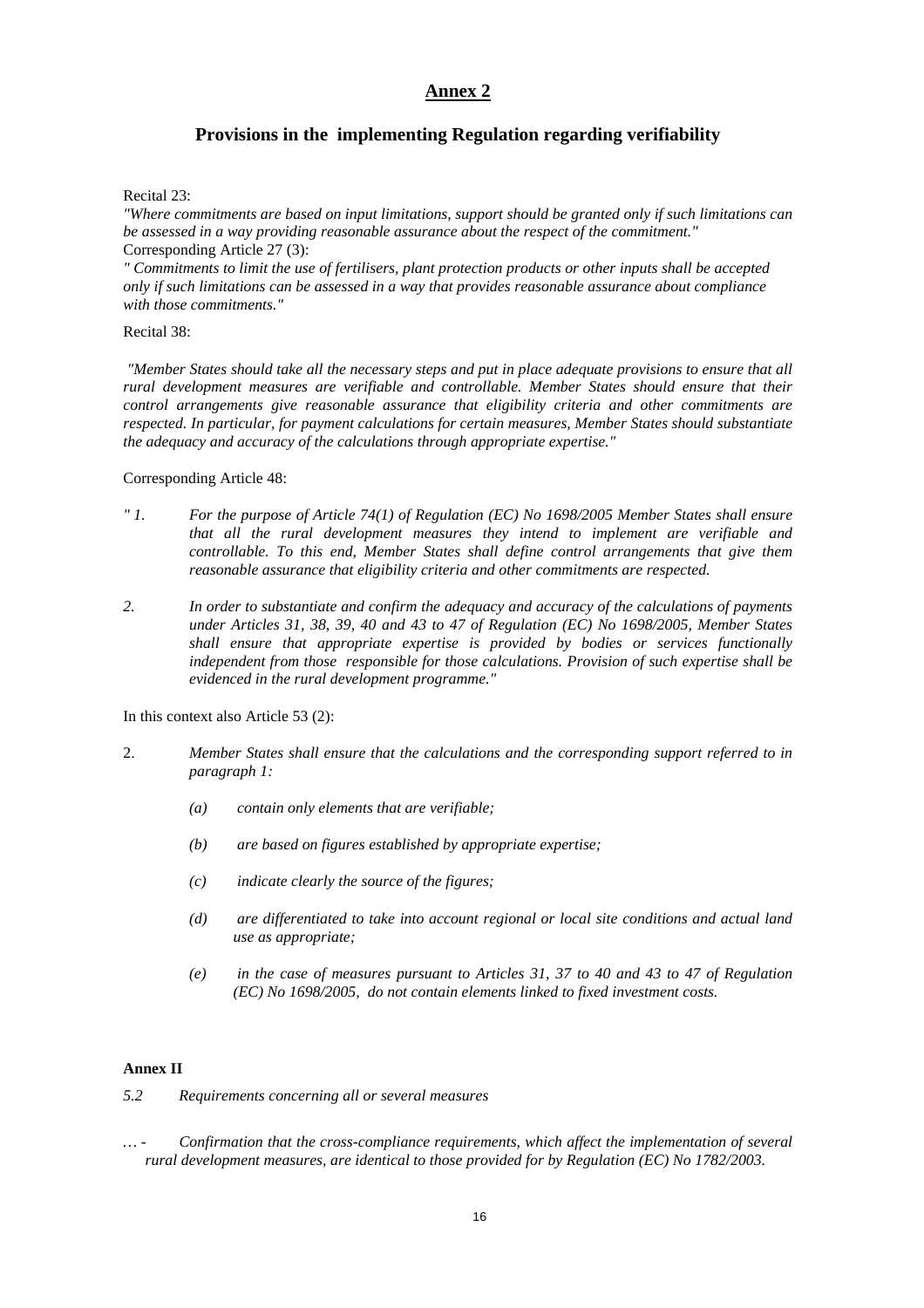…- Evidence as referred to in Article 48(2) of this Regulation allowing the Commission to check consistency and plausibility of the calculations. …

#### *5.3.2.1 Measures targeting the sustainable use of agricultural land*

*Common to certain measures* 

*Detailed description of the national implementation:* 

- for the specific purposes of Article 39(3) of Regulation (EC) No 1698/2005 the minimum *requirements for fertilizer and plant protection products use and other relevant mandatory requirements; minimum requirements for fertilisers must include, inter alia, the Codes of Good Practice introduced under Directive 91/676/EEC for farms outside Nitrate Vulnerable Zones, and requirements concerning phosphorus pollution; minimum requirements for plant protection products must include, inter alia, requirements to have a licence to use the products and meet training obligations, requirements on safe storage, the checking of application machinery and rules on pesticide use close to water and other sensitive sites, as established in national legislation;*
- for the specific purposes of Article 40(2) of Regulation (EC) No 1698/2005 other relevant *mandatory requirements established by national legislation.*
- *5.3.2.1.4 Agri-environment payments*
- *description and justification of the different types of commitments, based on their expected environmental impact in relation to environmental needs and priorities,*
- *the description of the methodology and of the agronomic assumptions and parameters (including the description of the baseline requirements as stated in Article 39(3) of Regulation (EC) No 1698/2005 which are relevant for each particular type of commitment) used as reference point for the calculations justifying: (a) additional costs, (b) income foregone resulting from the commitment made and (c) level of the transaction costs; where relevant, this methodology should take into account aid granted under Regulation (EC) No 1782/2003; where appropriate, the conversion method used for other units in accordance with Article 27(9) of this Regulation,*
- *amounts of support,*
- *the measures, objectives and criteria applied in case of the selection of beneficiaries by calls for tender in accordance with the second subparagraph of Article 39(4) of Regulation (EC) No 1698/2005,*
- *the list of local breeds in danger of being lost to farming and the number of breeding females concerned. That number must be certified by a duly recognised technical body – or breeder's organisation/association – which must register and keep up-to-date the herd or flock book for the breed. Evidence that the body concerned possesses the necessary skills and knowledge to identify animals of the breeds in danger,*
- *for plant genetic resources under threat of genetic erosion, evidence of genetic erosion based upon scientific results and indicators for the occurrence of landraces/primitive (local) varieties, their population diversity and the prevailing agricultural practices at local level,*
- *for conservation of genetic resources in agriculture (Article 39(5) of Regulation (EC) No 1698/2005): types of beneficiaries, of operations and details on eligible costs.*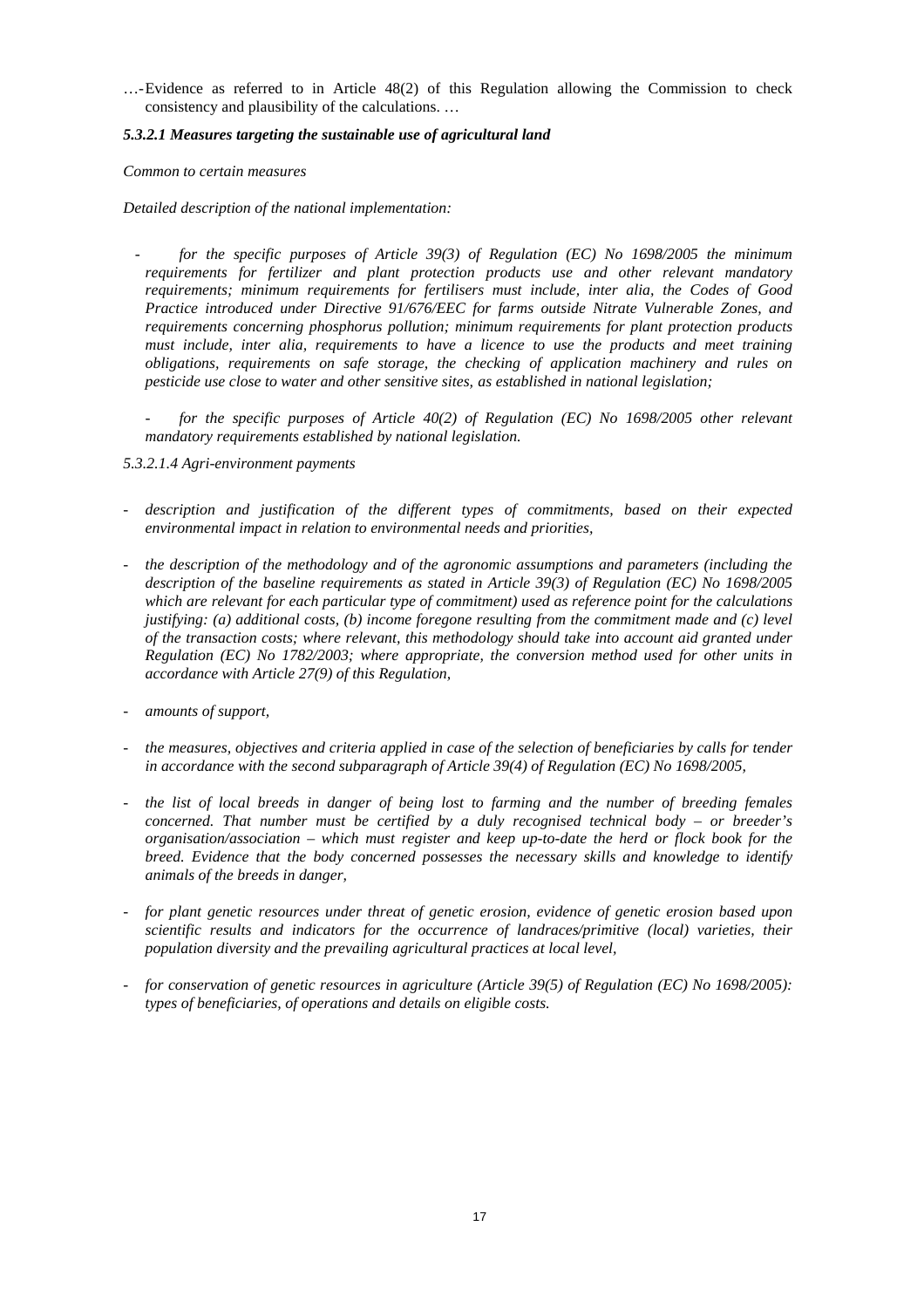# **Provisions in the implementing rules on control**

#### *Article 18*

*Reductions and exclusions in the case of non-respect of eligibility criteria* 

- *1 In case any of the commitments attached to the granting of the aid, other than those related to the size of area or number of animals declared, are not respected, the aid claimed shall be reduced or refused.*
- *2 The Member State shall determine the amount of the reduction of the aid, in particular, on the basis of the severity, extent and permanence of the non-respect found.*

*The severity of a non-respect shall depend, in particular, on the importance of the consequences of the non-respect taking into account the objectives pursued by the criteria which have not been respected.* 

*The extent of a non-respect shall depend, in particular, on the effect of the non-respect on the operation as a whole.* 

*Whether a non-compliance is of permanence shall depend, in particular, on the length of time for which the effect lasts or the potential for terminating those effects by reasonable means.* 

- *3. In case the non-respect results from irregularities committed intentionally, the beneficiary shall be excluded from the measure in question for the EAFRD year concerned as well as for the following EAFRD year.*
- *4. The reductions and exclusions provided for in this Article shall apply without prejudice to any additional penalties provided for under national rules.*

### **Annex 4**

# **Control and sanctioning of the AEM commitments [Art.39 (3) of R.1698/2005] and relation with the control and sanctioning of cross-compliance requirements (Art.51 of R.1698/2005)**

The respect of all baseline standards relevant to the commitment of the beneficiary is applicable in **all** MS (including those applying SAPS).Example for the meaning of "**relevant**": A measure "reduction of inputs" would include a maximum limit of Napplication from manure application (170 kg/ha according to the Nitrates Directive in Nitrate Vulnerable Zones), but a crop rotation standard would be irrelevant.

As concerns commitments going beyond the baseline, Article 12 of the Implementing Regulation on Control foresees a minimum control sample of 5%/year and Article 18 of this Regulation provides for reduction or exclusion from the aid in case of breach of the commitment concerned.

### **Cross compliance**

The consequences of non-respect of eligibility conditions have to be **distinguished from** those entailed in the provisions on reductions or exclusions from payments for nonrespect of **cross compliance** as set out in Article 51 of Regulation (EC) No 1698/2005 and in Section II of the Implementing Regulation on Control.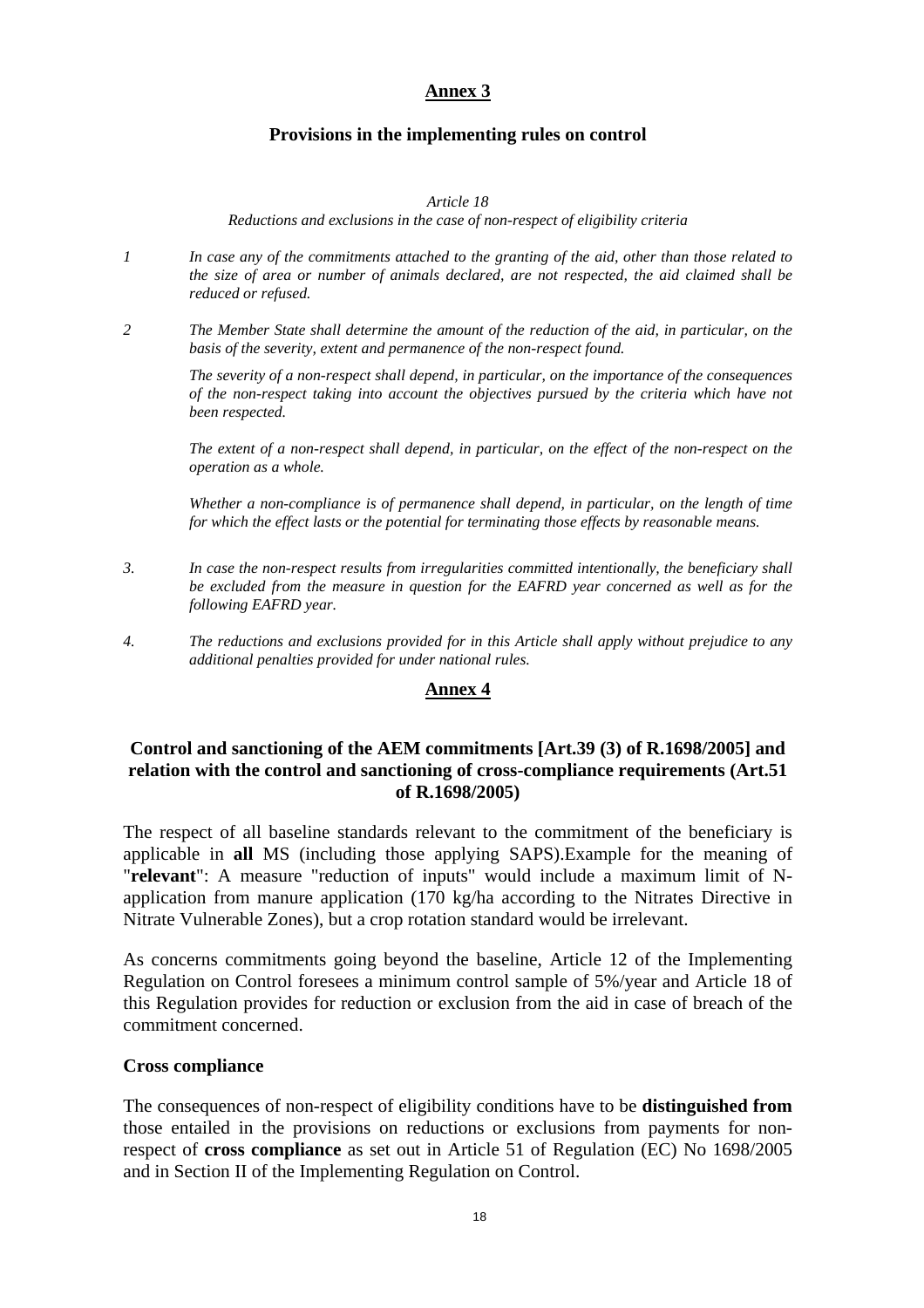Controls as regards Cross Compliance refer to the whole farm, not only to the area under AEM contract. Here, the minimum control sample is 1% year. The scope of the control is more limited: the **other relevant mandatory requirements established by national legislation** as mentioned above under point 3.A (b) (3) of this document are not covered.

Art. 51 (1), first subparagraph, of R. 1698/05 on reduction or exclusion from payments for most axis 2-measures<sup>16</sup> stipulates as follows:

*"1. Where beneficiaries receiving payments under Article 36(a)(i) to (v) and Article 36(b)(i), (iv) and (v) do not respect on the whole holding, as a result of an action or omission directly attributable to them, the mandatory requirements provided for in Articles 4 and 5 of and in Annexes III and IV to Regulation (EC) No 1782/2003, the total amount of their payments to be granted in the calendar year in which the non-compliance occurs shall be reduced or cancelled."* 

In practical terms this provision implies for most axis 2-measures:

- The control of the respect of the entire set of the Cross Compliance requirements on the whole holding (exactly as for the  $1<sup>st</sup>$  pillar payments).
- In case of detected non-respect, a reduction or exclusion from **all 2<sup>nd</sup> pillar payments** the beneficiary receives under the following 8 measures:

- Natural handicap payments to farmers in mountain areas (Article 36(a)(i) of Council Regulation (EC) N° 1698/2005);

- Payments to farmers in areas with handicaps, other than mountain areas  $(A$ rticle  $36(a)(ii)$ ;

- Natura 2000 payments on agricultural land and payments linked to Directive 2000/60/EC-the Water Framework Directive-(Article 36(a)(iii));

- Agri-environment payments (Article 36(a)(iv));
- Animal welfare payments (Article 36(a)(v));
- First afforestation of agricultural land (Article 36(b)(i));
- Natura 2000 payments on forestry land (Article 36(b)(iv));
- Forest-environment payments (Article 36(b)(v)).
- The controls of cross-compliance for the 2nd pillar are laid down on the same basis as for the 1st pillar. In this respect if selected for cross-compliance purposes, the beneficiary under the 2nd pillar shall be checked on-the-spot for all requirements and standards of cross-compliance which is possible to check at the time of the visit in the conditions laid down in Article 47 of Commission Regulation (EC)  $N^{\circ}$  796/2003, whatever rural development payment this beneficiary is granted. Indeed, cross-

Support for non-productive investments (in agriculture and forestry) First afforestation (, non-agricultural land) Restoring forestry potential/prevention measures

<sup>&</sup>lt;sup>16</sup> Not all, since e.g. for some axis 2-forestry measures CC is irrelevant. These measures are: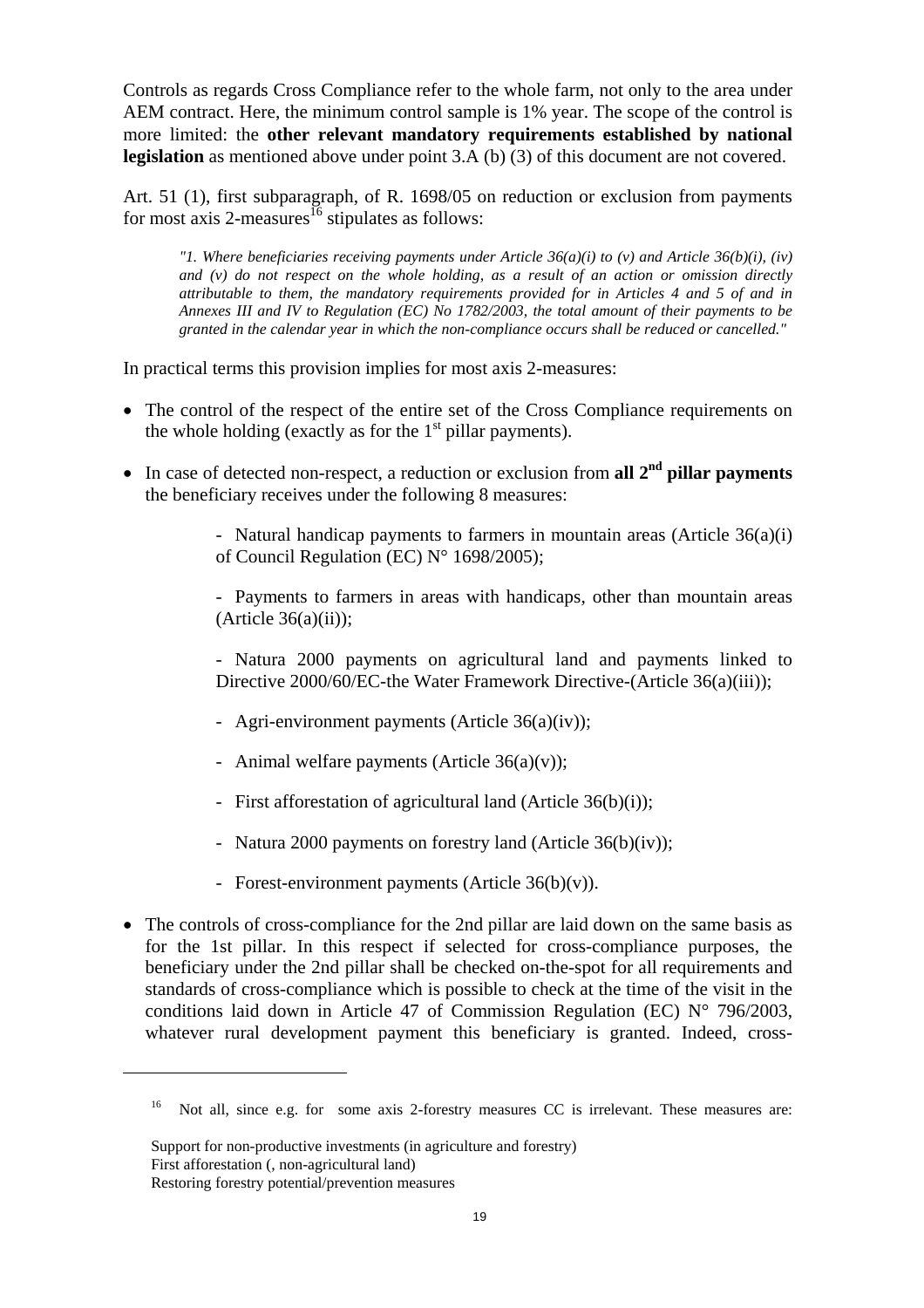compliance is a whole-farm approach. This is also in line with the principle also implemented under pillar I.

# **Annex 5**

**The relation between control of Cross compliance requirements and agrienvironment measures (AEM) with a particular view to new MS applying SAPS** 

- **1. General Principle for all MS: Respect of AEM commitments (Art.39(3) of R.1698/2005)** 
	- To define agri-environmental commitments, Member States must go beyond the baseline, which is relevant mandatory standards including all relevant Annex III and IV standards (independent of whether they are subject to CC or not).

# **2. The situation in the new member states applying SAPS (all new Member States except Malta and Slovenia)**

- There is derogation for these new MS to apply full CC and hence control the respect of only Annex IV requirements Good Agricultural and Environmental Conditions (GAECs –) and not the Annex III Requirements.
- This derogation applies to SAPS payments and most RD/axis 2-measures including AEM until the end of 2008.
- However, annex III requirements still have to be nationally implemented and controlled (but not through the CC mechanism).
- The agri-environment baseline remains the same for all MS (there is no derogation for Annex III requirements here): All standards as relevant for the commitment as Member States still have to respect national legislation contained in Annex III.

# **3. Practical example for a new MS applying SAPS**

- AEM commitment: ban pesticides in maize. The farmer complies with it.
- The farmer does not respect the Nitrates Directive (which is part of annex III).
- CC-controls on the whole holding will be done only for GAECs.
- For the AEM-commitment only pesticide-related issues will be controlled.
- Thus non-respect of the Nitrates Directive is not controlled in the context of CC. Therefore, there is no reduction to be made under CC. However, the related infringement is subject to penalties defined in national legislation with regard to the Nitrate Directive itself (and not in the context of CC).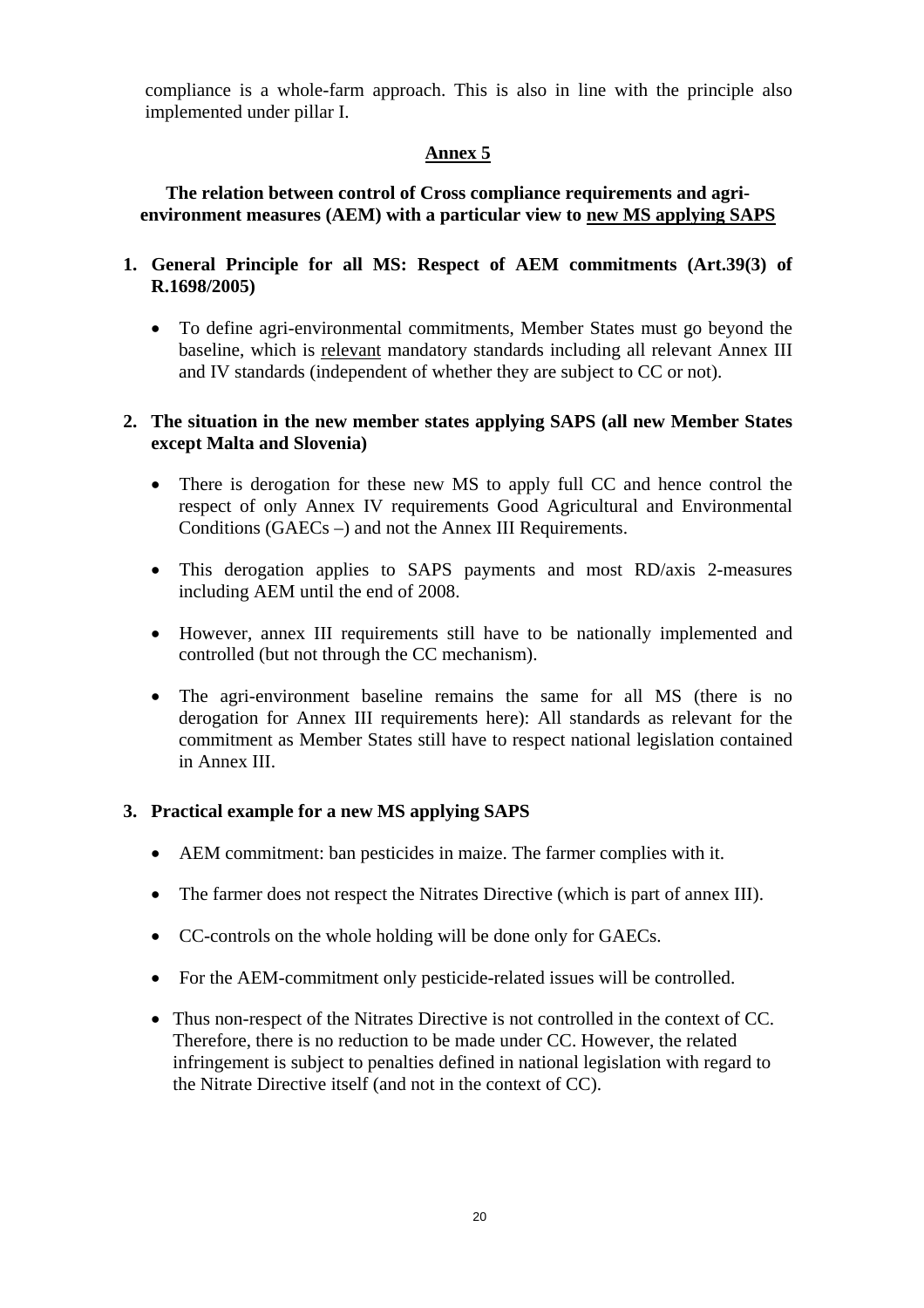# **Calculations in the programmes**

The Implementing Rules stipulate in its Annex  $II<sup>17</sup>$  that i.a. the **methodology** to calculate the aid levels shall be described. This methodology contains general elements common to several measures and measure-specific elements. The individual calculation for each  $(sub-)$  measure is not required (nevertheless, the result – i.e. the individual aid levels – are a necessary information).

The general calculation principle is a comparison between a baseline practice and a voluntary agri-environmental practice. The difference (cost incurred, income foregone) is compensated under AEM.

The following information will be at least necessary for both the AEM-commitment and the (baseline) reference production method (in any case the data source should be indicated):

### **1. General**

**Cost** (including transaction cost)

Cost components taken into account (e.g. labour) Their quality specifications and value/unit (e.g.  $X \in$ hour seasonal worker) To which extent are they considered? Factors to differentiate these figures (e.g. according to homogeneous agricultural regions) Reference period (e.g. average last three years) Source of the figures (e.g. official statistics, experts' associations …)

### **Income**:

Income elements taken into account (e.g. crop) Their quality specifications and value/unit (e.g.  $X \in \mathfrak{g}$  wheat with 14 % water) To which extent are they considered? (e.g.: in full) Factors to differentiate these figures (e.g.: according to homogeneous agricultural regions) Reference period (e.g. average of the last three years)

Source of the figures (e.g. official statistics; experts' associations …)

### **2. Measure-specific**

Which cost/income elements change as a consequence of the agri-environmental commitment?

Aid levels

<sup>&</sup>lt;sup>17</sup> Point 5.3.2.1.4,  $2<sup>nd</sup>$  indent; similar requirements are established for all axis 2-measures not related to investments.